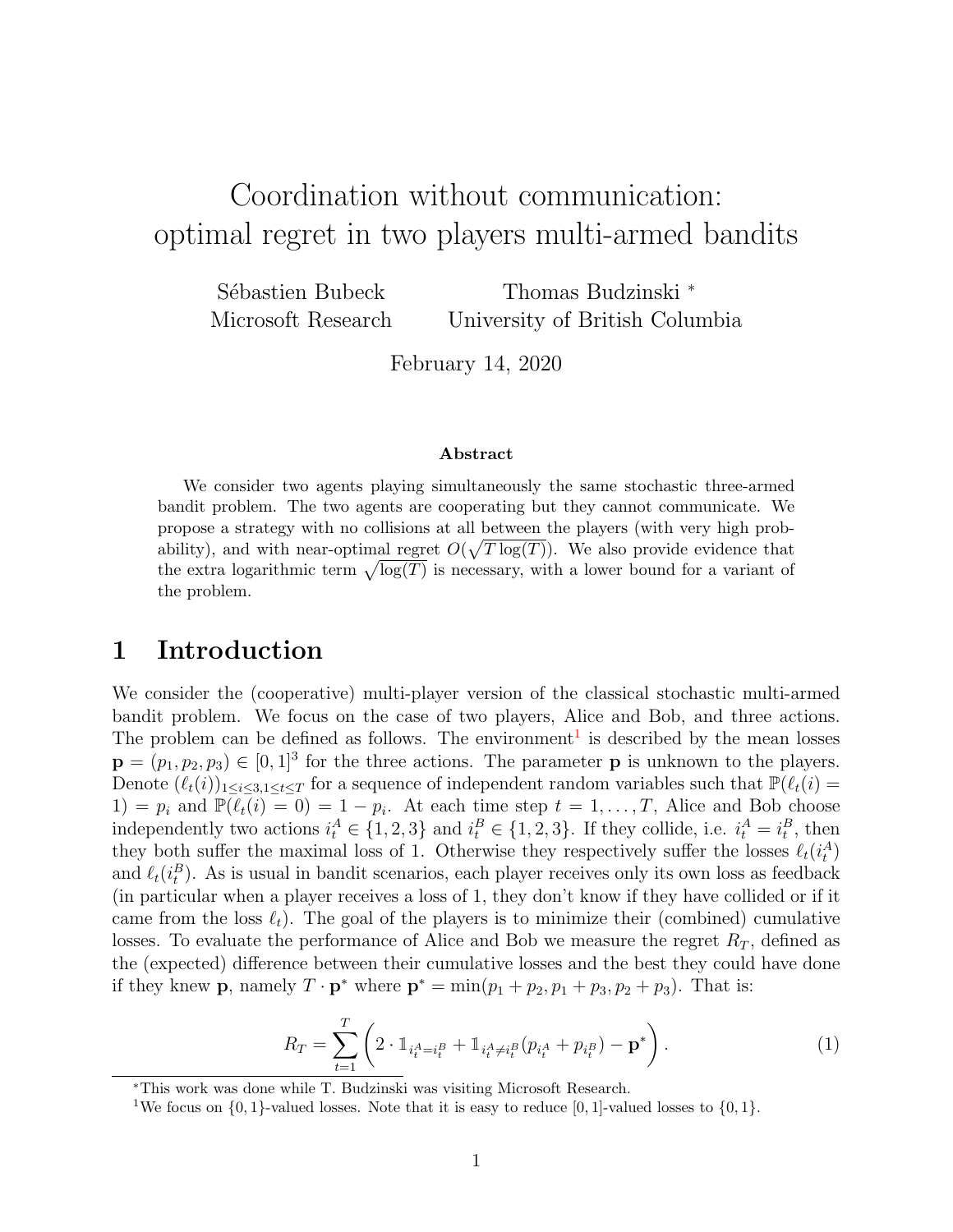### 1.1 Main result and related works

The above problem is motivated by cognitive radio applications, where players correspond to devices trying to communicate with a cell tower, and the actions correspond to different channels. The model was first introduced roughly at the same time in [Anandkumar et al.](#page-26-0) [\[2011\]](#page-26-0), [Lai et al.](#page-27-0) [\[2008\]](#page-27-0), [Liu and Zhao](#page-27-1) [\[2010\]](#page-27-1), and has been extensively studied since then [\[Alatur et al.,](#page-26-1) [2019,](#page-26-1) [Avner and Mannor,](#page-26-2) [2014,](#page-26-2) [Bonnefoi et al.,](#page-26-3) [2017,](#page-26-3) [Boursier and Perchet,](#page-26-4) [2018,](#page-26-4) [Bubeck et al.,](#page-26-5) [2019,](#page-26-5) [Lugosi and Mehrabian,](#page-27-2) [2018,](#page-27-2) [Rosenski et al.,](#page-27-3) [2016\]](#page-27-3). Despite all this attention, at the moment the state of the art regret bound is  $O(T^{3/4})$ . The latter regret was obtained for two players in [Bubeck et al.](#page-26-5) [\[2019\]](#page-26-5) (in fact it holds in the more general non-stochastic case), and it can also be recovered from the bounds in [Boursier and](#page-26-4) [Perchet](#page-26-4) [\[2018\]](#page-26-4), [Lugosi and Mehrabian](#page-27-2) [\[2018\]](#page-27-2) as we explain in the end of Section [2.](#page-3-0) On Ferchet [2018], Lugosi and Menrabian [2018] as we explain in the end of Section 2. On<br>the other hand no non-trivial lower bound is known (i.e. only  $\Omega(\sqrt{T})$  is known). A nearoptimal regret of  $O(\sqrt{T})$  has been obtained under various extra assumptions such as revealed collisions, or assuming that players can abstain from playing, or assuming that the mean losses are bounded away from 1 [\[Boursier and Perchet,](#page-26-4) [2018,](#page-26-4) [Bubeck et al.,](#page-26-5) [2019,](#page-26-5) [Lugosi and](#page-27-2) [Mehrabian,](#page-27-2) [2018\]](#page-27-2). √

Our main contribution is the first  $O(\frac{m}{\epsilon})$ T) algorithm for this problem, in the case where there are 3 arms (Theorem [1](#page-1-0) below assumes shared randomness between the players, and Theorem [2](#page-2-0) gives a deterministic strategy with  $O(\sqrt{T})$  regret):

<span id="page-1-0"></span>**Theorem 1** There exists a randomized strategy for Alice and Bob such that, for any  $p \in$  $[0, 1]^3$ , we simultaneously have

$$
\mathbb{E}[R_T] \le 2^{20} \sqrt{T \log(T)}
$$

<span id="page-1-2"></span>and

$$
\mathbb{P}\left(\forall t \in [T], i_t^A \neq i_t^B\right) \ge 1 - \frac{1}{T},\tag{2}
$$

where the expectation and the probability are with respect to both the loss sequence and the randomness in Alice and Bob's strategies<sup>[2](#page-1-1)</sup>.

The property [\(2\)](#page-1-2) is an important part of our result, and it points to a fundamental difference between our approach and all previous works on cooperative multi-player multiarmed bandits. Indeed, all previous works have proposed strategies that use some form of implicit communication between the players, exploiting the fact that Alice can affect Bob's feedback by trying to force collisions. For example, assume as in [Boursier and Perchet](#page-26-4) [\[2018\]](#page-26-4), [Lugosi and Mehrabian](#page-27-2) [\[2018\]](#page-27-2) that the mean-losses are bounded from above by  $1 - \mu$ , i.e.,  $\|\mathbf{p}\|_{\infty} \leq 1 - \mu$ . Then if Bob plays an action for  $\Omega(1/\mu)$  rounds and does not observe a single 0 loss, he knows that with high probability Alice must have been playing that action too, effectively making communication possible. Leveraging this implicit communication device, [Boursier and Perchet](#page-26-4) [\[2018\]](#page-27-2), [Lugosi and Mehrabian](#page-27-2) [2018] obtain a strategy with regret  $O(\sqrt{T} + 1/\mu)$  (we explain at the end of Section [2](#page-3-0) how to use this result to obtain

<span id="page-1-1"></span><sup>&</sup>lt;sup>2</sup>By our method, we can actually obtain a slightly stronger version where, with probability at least  $1-1/T$ with respect to the i.i.d. loss sequence, we have both the expected regret bound and almost surely no collision (with respect to the players' randomness).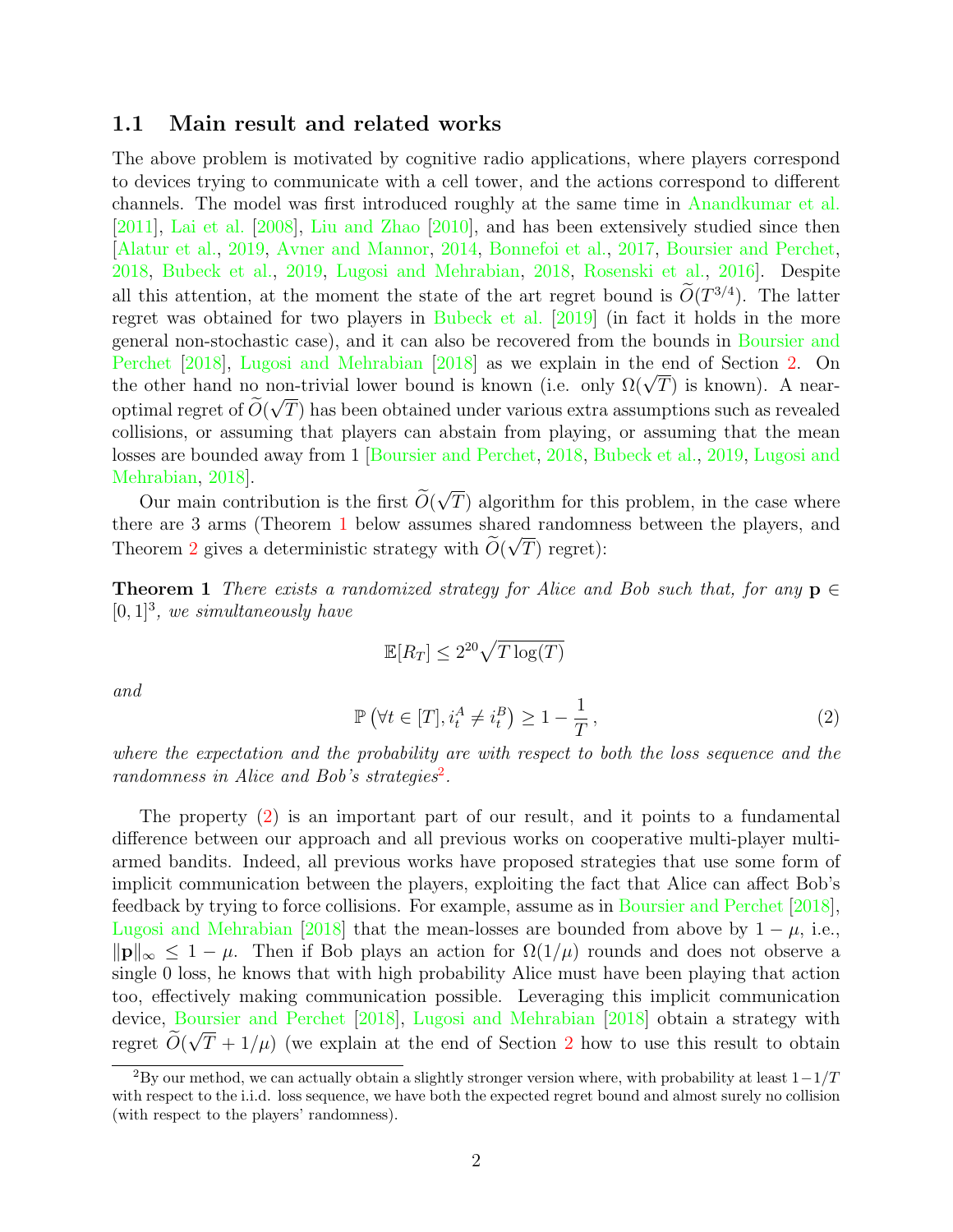an algorithm with  $\tilde{O}(T^{3/4})$  regret without any assumption). In [Bubeck et al.](#page-26-5) [\[2019\]](#page-26-5) another  $\tilde{O}(T^{3/4})$  strategy is proposed. It is epoch-based, with Alice playing a fixed action in an epoch, and Bob playing a sleeping-bandit strategy where arms awaken as losses with value 0 are observed (i.e., an arm is awake for Bob when he can guarantee that Alice is not there for this epoch). Thus we see that both methods heavily rely on collisions for implicit communication. The approach presented in this paper is fundamentally different, in that with very high probability the two players do not collide at all. Thus we achieve one of the key properties required by the underlying cognitive radio application, namely that the two agents do not communicate in any way once the game has started.

### 1.2 Replacing shared randomness by few collisions

The strategy we build to prove Theorem [1](#page-1-0) crucially relies on having shared randomness for Alice and Bob. We do not know whether this assumption can be relaxed, while still maintaining both  $O(\sqrt{T \log(T)})$  regret and the no-collision property [\(2\)](#page-1-2). We show however that if one is willing to give up on the no-collision property, and exploit the "implicit communication" allowed by the extra losses of 1 due to collisions, then one can in fact obtain  $O(\sqrt{T \log(T)})$ -regret with deterministic strategies:

<span id="page-2-0"></span>Theorem 2 There exists a deterministic strategy for Alice and Bob such that, with probability at least  $1 - \Omega(1/T)$ ,

$$
R_T = O(\sqrt{T \log(T)})
$$

We also note that for a toy variant of the problem (described next) we do give a  $O(\frac{m}{\epsilon})$ √  $T)$ regret no-collision strategy without shared randomness. This result is based on a certain derandomization technique which seems hard to apply in the case of Theorem [1.](#page-1-0)

We prove Theorem [2](#page-2-0) in Section [6.](#page-23-0)

### 1.3 A toy problem

In order to motivate our new strategy with no collisions (Theorem [1\)](#page-1-0), it will be useful to first consider a different model which contains the essence of the difficulty of coordination without communication, but without the usual exploration or exploitation dilemma. The first modification that we propose is to assume that, even under collisions, a "real" loss is revealed. Precisely, if both players play the same action  $i$  at round  $t$ , then we assume that they both observe independent samples from  $\text{Ber}(p_i)$  (rather than observing 1 in the original model). This modification completely removes the possibility for implicit communication, since Alice's feedback is now completely unaffected by the presence of Bob (and vice versa). Concretely we denote  $(\ell_t^X(i))_{1 \leq i \leq 3, 1 \leq t \leq T, X \in \{A, B\}}$  for a sequence of independent random variables such that  $\mathbb{P}(\ell_t^X(i) = 1) = p_i$  and  $\mathbb{P}(\ell_t^X(i) = 0) = 1 - p_i$ . When player  $X \in \{A, B\}$  plays action *i*, they observe the loss  $\ell_t^X(i)$  (irrespective of the other player's action). Note that in this model we still assume that the players suffer a loss of 1 if they collide, they simply don't observe their actual suffered loss (to put it differently, we are still concerned with the regret  $(1)$ ). The problem now looks significantly more difficult<sup>[3](#page-2-1)</sup>, and it is not clear a priori that any

<span id="page-2-1"></span><sup>&</sup>lt;sup>3</sup>It is not strictly speaking more difficult, since always receiving the feedback  $\ell_t^X(i_t)$  means that the players have a slightly more accurate estimate of p.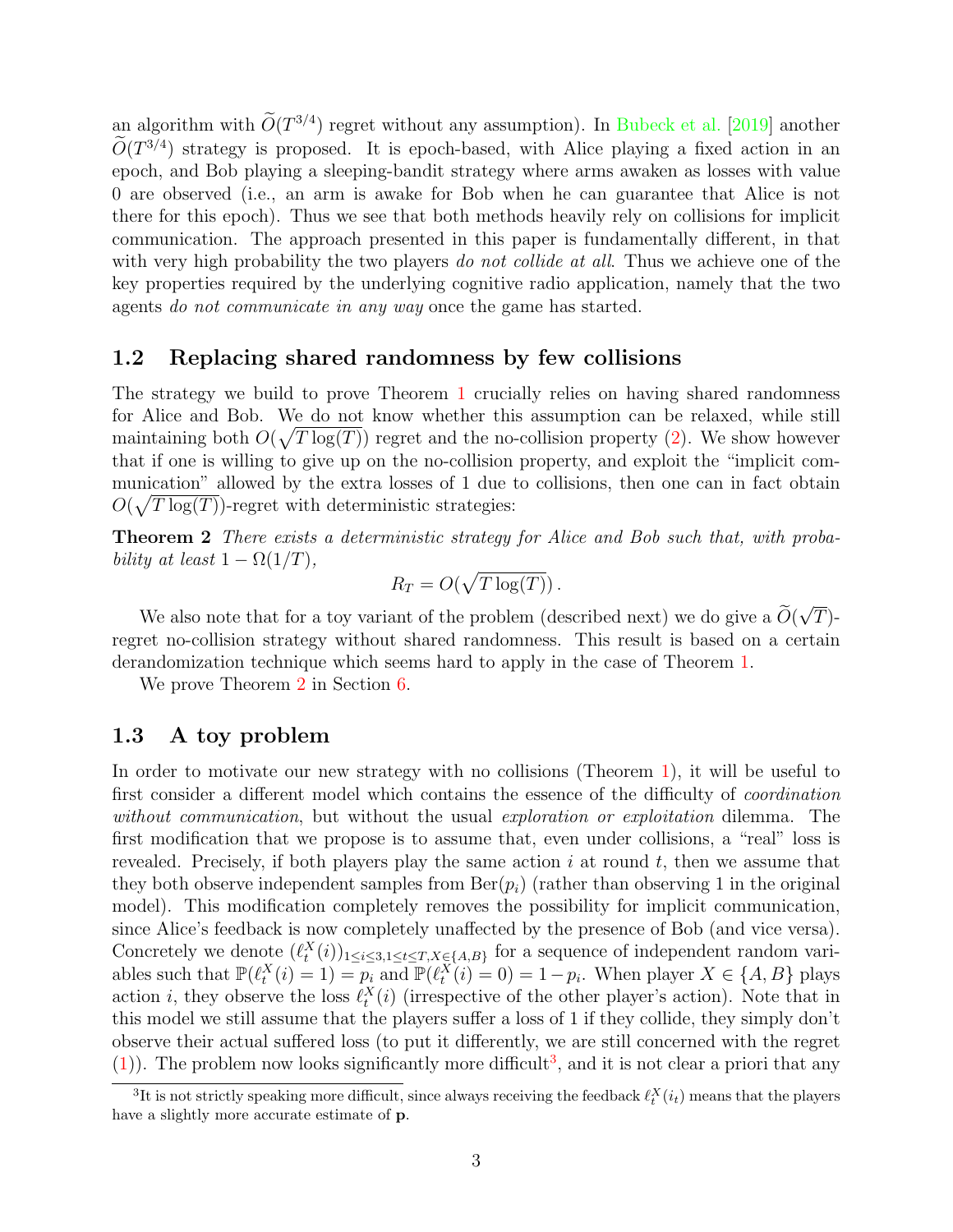non-trivial guarantee can be obtained. In fact it is non-trivial even with *full information*: that is at the end of round t, player  $X \in \{A, B\}$  observes  $(\ell_t^X(1), \ell_t^X(2), \ell_t^X(3))$ . For this modified model we assume such a full information feedback. The reason why we have chosen to have two different, independent loss sequences  $\ell^A$  and  $\ell^B$  is that if we had  $\ell^A = \ell^B$ , then A and B would have exactly the same information, in which case it is very easy to avoid collisions.

Our first task will be to give a strategy with regret  $O(\sqrt{T \log(T)})$  for the toy model, which we do in Section [3.](#page-5-0) The extension to the bandit scenario is then done in Section [4.](#page-10-0) An interesting property of the toy model is that it is amenable to lower bound arguments, since we avoid the difficulty created by implicit communication. In particular we prove the first non-trivial lower bound for multi-player online learning, by showing that the extra factor  $\sqrt{\log(T)}$  is necessary:

<span id="page-3-1"></span>**Theorem 3** There exists a universal constant  $c > 0$  and a distribution over p such that, for any strategy in the toy model, one has:

$$
\mathbb{E}_{\mathbf{p}} R_T \ge c\sqrt{T \log(T)}.
$$

# <span id="page-3-0"></span>2 Difficulties of coordination without communication

Whether we consider the toy model, or strategies for the bandit scenario that do not exploit the extra 1's due to collisions, we face the same question: how can two agents with imperfect information coordinate without communicating? In this section we illustrate some of the difficulties of coordination without communication. We focus on the most basic bandit strategy, namely explore then exploit. We show how to appropriately modify it to obtain  $T^{4/5}$ regret for the bandit scenario, using shared randomness. All the discussion applies similarly to the toy model, and as we note at the end of the section it gives  $T^{3/4}$  regret in that case.

### 2.1 Explore then exploit

Consider the following protocol:

- 1. Alice and Bob first explore in a round-robin way for  $\Theta(T^b)$  rounds, where  $b \in (0,1)$ is a fixed parameter. Denote  $q^{A}(i)$  for the average loss observed by Alice on action i (and similarly  $q^B(i)$  for Bob).
- 2. Using these estimates, the players can order the arms in terms of expected performances. Denote  $(A_1, A_2, A_3)$  (respectively  $(B_1, B_2, B_3)$ ) for the order Alice (respectively Bob) obtains, in ascending order of average empirical loss (i.e.,  $q^A(A_1) \leq$  $q^A(A_2) \leq q^A(A_3)$ .
- 3. For the remaining rounds they want to exploit. Alice and Bob could have agreed that Alice will play the best action, and Bob the second best, thus for the remaining of the game Alice plays  $A_1$  and Bob plays  $B_2$ .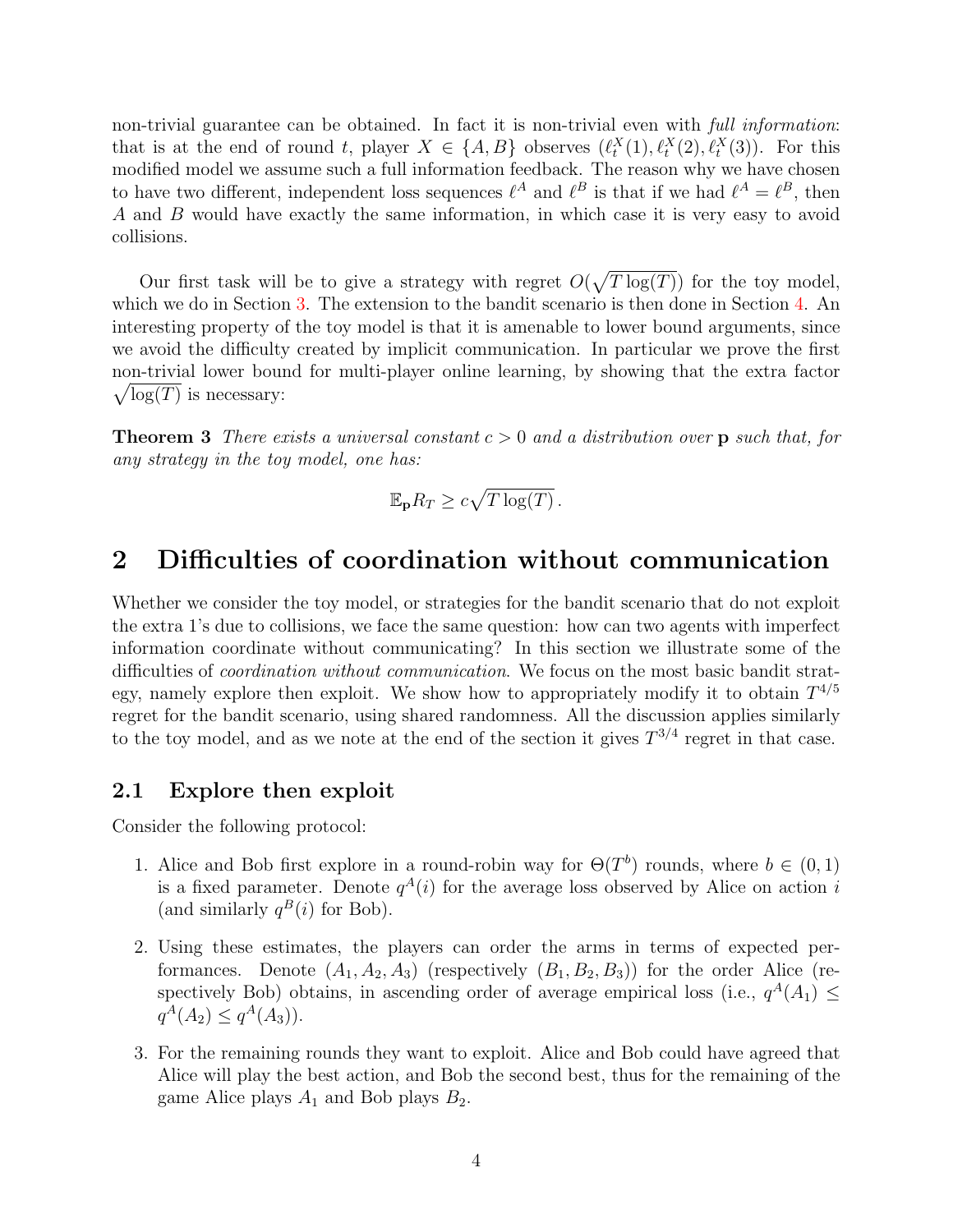The problem with this naive implementation of explore/exploit is clear: there could be ambiguity on which action is the best, for example if  $p_1 = p_2 \ll p_3$ , in which case both  $A_1$  and  $B_2$  are independent and uniform in  $\{1, 2\}$ . Thus in this case there is a constant probability of collision, resulting in a linear regret. A natural fix is for Alice to build a set of "potential top action"  $A$  and for Bob to build a set of "potential second best action"  $B$ . To decide whether an action is "potentially the top action" we fix an "ambiguity threshold"  $\tau$ , and now replace step 3 above with:

3' If  $q^A(A_1) \leq q^A(A_2) - \tau$  ( $A_1$  is "clearly" the best) then let  $\mathcal{A} = \{A_1\}$  (in the same case for B let  $\mathcal{B} = B_2$ ), if not but  $q^A(A_2) \le q^A(A_3) - \tau(A_3)$  is "clearly" worse than  $A_1$  and  $A_2$ ) then let  $\mathcal{A} = \{A_1, A_2\}$  (in the same case for B let  $\mathcal{B} = \{B_1, B_2\}$ ), and if neither then let  $\mathcal{A} = \{1, 2, 3\}$  (same for B). To avoid collisions it makes sense for Alice to play  $min(\mathcal{A})$  and for Bob to play  $max(\mathcal{B})$ .

Unfortunately this is just pushing the problem to a different configuration of p. Indeed consider for example  $p_3 \gg p_1 > p_2 = p_1 - \tau$ . With a constant probability Alice could end up with  $\mathcal{A} = \{2\}$  and Bob with  $\mathcal{B} = \{1, 2\}$ , in which case we have again a collision, and hence we get linear regret.

### 2.2 The root of the problem

Geometrically, the issues above come from the boundary regions of the "decision map"  $\sigma: ([0,1]^3)^2 \to \{1,2,3\}^2$  from empirical estimates of the mean-losses to actions to be played in the exploitation phase. All our results will come from careful considerations of these boundaries. Moreover, most of the difficulties already arise for our proposed toy model, hence the focus on the toy model first. We also note that the geometric considerations are much easier with two players and three actions, which is why we focus on this case in this paper. The "high-dimensional" version of the strategy proposed in Section [3](#page-5-0) probably requires different tools.

Before going into the geometric considerations, we can illustrate one of our insights in the simple case of the explore/exploit strategy above. Namely we propose to make the decision boundaries random. For the explore/exploit strategy this means taking the ambiguity threshold  $\tau$  to be random. Say we take it random at scale  $T^{-a}$  for some parameter  $a \in [0, 1]$ . More precisely let  $\tau = U/T^a$  with U a uniform random variable in [0, 1]. In particular, since we don't distinguish differences below the scale  $T^{-a}$ , we might suffer a regret of  $T^{1-a}$ . On the other hand, the only risk of collision is if Alice and Bob disagree on whether some gap  $\Delta = |p_i - p_j|$  is smaller than  $\tau$  or not. Since the fluctuations of the empirical means are of order  $T^{-b/2}$ , we have that a collision might happen if  $|\tau - \Delta| = O(T^{-b/2})$ . To put it differently, with high probability (over the observed losses during the exploration phase), collisions happen only if

$$
|U - T^a \Delta| = \widetilde{O}(T^{a - b/2}).
$$

The above event has probability (over the realization of U) at most  $\tilde{O}(T^{a-b/2})$ . Thus finally we get a regret of order:

$$
T \cdot T^{a-b/2} + T \cdot T^{-a} + T^b,
$$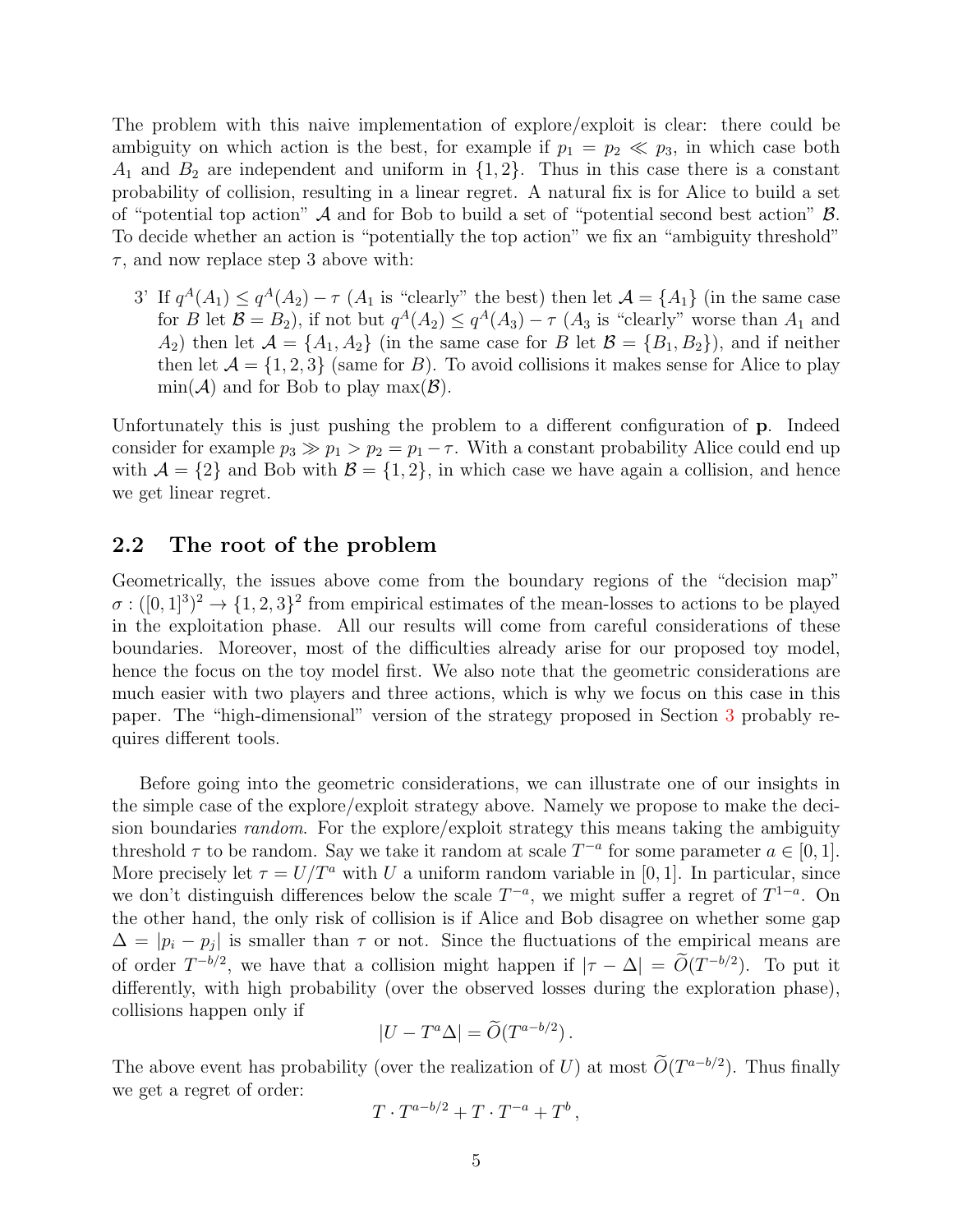which is optimized at  $b = 4/5$  and  $a = 1/5$ , resulting in a  $\tilde{O}(T^{4/5})$  regret.

### 2.3 Minor variants

We note that the same argument applies to the toy model, where we are effectively taking  $b = 1$ , resulting in a  $\tilde{O}(T^{3/4})$  regret. Furthermore the same technique can be used to estimate  $\mu$  in [Boursier and Perchet](#page-26-4) [\[2018\]](#page-27-2), [Lugosi and Mehrabian](#page-27-2) [2018], improving upon the above  $T^{4/5}$  to give  $T^{3/4}$  for the bandit case.

# <span id="page-5-0"></span>3 Toy model upper bound

We prove here the following theorem:

**Theorem 4** There exists a deterministic strategy for Alice and Bob in the toy model such that with probability at least  $1 - 1/T$ , one has both:

<span id="page-5-2"></span><span id="page-5-1"></span>
$$
R_T \le 320\sqrt{T\log(T)},\tag{3}
$$

and  $\forall t \in [T], i_t^A \neq i_t^B$ . For  $2 \leq t \leq T$ ,  $i \in \{1, 2, 3\}$  and  $X \in \{A, B\}$ , we write

$$
q_t^X(i) = \frac{1}{t-1} \sum_{s=1}^{t-1} \ell_s^X(i),
$$

with the convention  $q_1^X(i) = 0$ . In other words  $q_t^X$  is the estimate of the vector **p** by player X at time t. Our strategy is based on a subtle partition of the cube  $[0, 1]^3$ . Precisely we build a map  $\sigma_t : [0,1]^3 \to \{1,2,3\} \times \{1,2,3\}$ , with  $\sigma_t = (\sigma_t^A, \sigma_t^B)$ , such that Alice plays  $i_t^A = \sigma_t^A(q_t^A)$ and Bob plays  $i_t^B = \sigma_t^B(q_t^B)$ . An interesting aspect of Theorem [4](#page-5-1) compared to Theorem [1](#page-1-0) is that we do not require shared randomness for the toy model. However it will be easier for us to first describe a shared randomness strategy, and then explain how to remove that assumption. More precisely, we first build a *random partition*  $\sigma$ , and we prove Theorem [4](#page-5-1) with  $(3)$  holding in expectation over this random partition. We explain how to derandomize in Section [3.3](#page-10-1) with a dynamic partition.

We denote 
$$
w_t = 16\sqrt{\frac{\log(T)}{t}}
$$
, and we fix the event  
\n
$$
\Omega = \left\{ \forall t \in [T], i \in \{1, 2, 3\}, X \in \{A, B\}, |q_t^X(i) - p_i| < \frac{w_t}{4} \right\}.
$$
\n(4)

Applying Hoeffding's inequality and an union bound, one obtains

<span id="page-5-4"></span>
$$
\mathbb{P}(\Omega) \ge 1 - \frac{1}{T}.
$$

For the remainder of the section, we fix loss sequences for which  $\Omega$  holds true. All probabilities will be taken with respect to the randomness of Alice and Bob. We note in particular that under  $\Omega$  we have  $||q_t^X - p||_{\infty} \le \frac{w_t}{4}$  $\frac{v_t}{4}$  for  $X \in \{A, B\}$ , so we get

<span id="page-5-3"></span>
$$
||q_t^A - q_t^B||_2 < w_t \,. \tag{5}
$$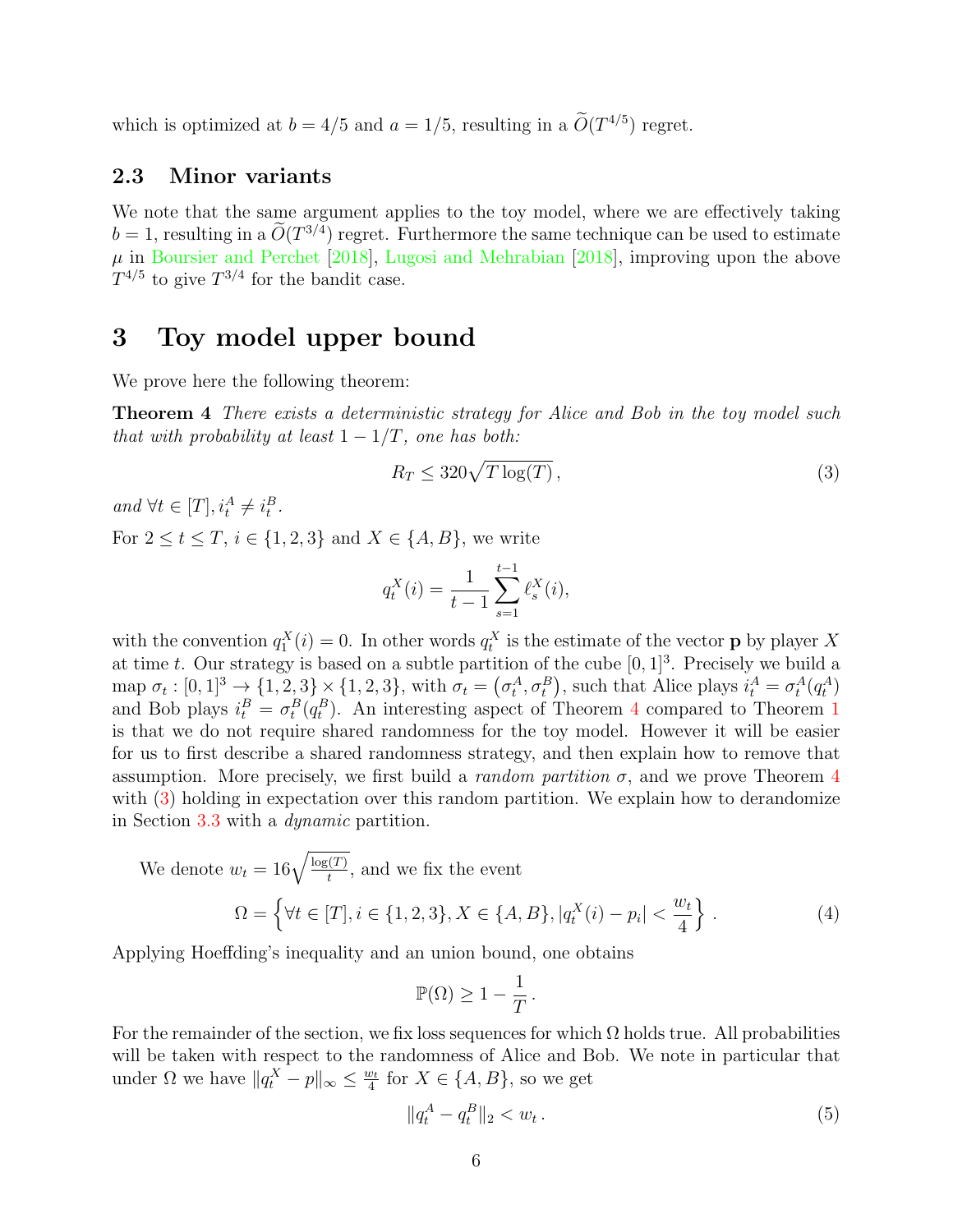### 3.1 A random partition of the cube

#### <span id="page-6-1"></span>3.1.1 Cylindrical coordinates

To describe our partition, it will be more convenient to use cylindrical coordinates around the axis  $\mathcal{D} = {\bf{p}}|p_1 = p_2 = p_3$ . More precisely, for  ${\bf p} = (p_1, p_2, p_3)$  we write

$$
m_{\bf p}=\frac{p_1+p_2+p_3}{3}\,,
$$
 
$$
r_{\bf p}=d({\bf p},\mathcal{D})=\sqrt{(p_1-m_{\bf p})^2+(p_2-m_{\bf p})^2+(p_3-m_{\bf p})^2}\,,
$$

and  $\theta_{\bf p} \in [0, 2\pi)$  for the angle between the line from **p** to its orthogonal projection  $(m_{\bf p}, m_{\bf p}, m_{\bf p})$ on the axis D and the half-line  $\{(m_{\bf p} - t, m_{\bf p} + 2t, m_{\bf p} - t) | t \ge 0\}$  (this angle is contained in the plane orthogonal to D passing through **p**). We write  $\mathbf{p} = (p_1, p_2, p_3) = [m_{\mathbf{p}}, r_{\mathbf{p}}, \theta_{\mathbf{p}}].$ 

An equivalent way to describe these cylindrical coordinates is as follows. Let us denote  $a = \frac{1}{\sqrt{2}}$  $\overline{3}(1,1,1)$  (the main axis direction),  $\mathbf{b} = \sqrt{\frac{2}{3}}$  $\frac{2}{3}(-\frac{1}{2})$  $\frac{1}{2}$ , 1,  $-\frac{1}{2}$  $\frac{1}{2}$ ) (the direction of the halfline mentioned above), and  $\mathbf{c} = \sqrt{\frac{2}{3}}$  $\frac{2}{3}$   $\left(\frac{\sqrt{3}}{2}\right)$  $\frac{\sqrt{3}}{2}, 0, \sqrt{3}$  $\left(\frac{\sqrt{3}}{2}\right)$  (a direction so that  $\{a, b, c\}$  forms an orthonormal basis). We have:

$$
\mathbf{p} = \langle \mathbf{p}, \mathbf{a} \rangle \mathbf{a} + r_{\mathbf{p}} \cos(\theta_{\mathbf{p}}) \mathbf{b} + r_{\mathbf{p}} \sin(\theta_{\mathbf{p}}) \mathbf{c}
$$
  
=  $\begin{pmatrix} m_{\mathbf{p}} \\ m_{\mathbf{p}} \\ m_{\mathbf{p}} \end{pmatrix} + \sqrt{\frac{2}{3}} \cdot r_{\mathbf{p}} \cdot \begin{pmatrix} \cos(\theta_{\mathbf{p}} + \frac{2\pi}{3}) \\ \cos(\theta_{\mathbf{p}}) \\ \cos(\theta_{\mathbf{p}} - \frac{2\pi}{3}) \end{pmatrix}$ ,

where the last equality comes from standard trigonometric identities.

The basic partitioning of interest is into the three regions corresponding to different top two actions, namely  $p_3 \geq p_1, p_2$  (players should play arms 1 and 2),  $p_1 \geq p_2, p_3$ , and  $p_2 \geq p_1, p_3$ . In cylindrical coordinates these regions are described respectively by  $\theta \in \left[\frac{\pi}{3}\right]$  $\frac{\pi}{3}, \pi\big],$  $\theta \in \left[\pi, \frac{5\pi}{3}\right]$ , and  $\theta \in \left[\frac{5\pi}{3}\right]$  $\left[\frac{5\pi}{3},2\pi\right] \cup \left[0,\frac{\pi}{3}\right]$  $\frac{\pi}{3}$ .

### <span id="page-6-0"></span>3.1.2 Topological difficulty

Intuitively, the "topological" difficulty of the problem is that, as  $\theta$  varies continuously, the players will face a decision boundary with a collision. For example, say that in the region around  $\theta = 0$  (namely  $\theta \in \left[\frac{5\pi}{3}\right]$  $\left[\frac{5\pi}{3},2\pi\right] \cup \left[0,\frac{\pi}{3}\right]$  $\left(\frac{\pi}{3}\right]$ ) we play  $(i_t^A, i_t^B) = (3, 1)$ . As  $\theta$  increases we enter the region where we should stop playing action 3 and start playing action 2, and thus it is natural to play  $(i_t^A, i_t^B) = (2, 1)$  in the region  $\theta \in \left[\frac{\pi}{3}\right]$  $\left[\frac{\pi}{3}, \pi\right]$  (i.e., only Alice is trying to figure out whether she plays action 2 or 3, while Bob stays constant on action 1). On the other hand, as we decrease  $\theta$  and enter the region  $\theta \in \left[\pi, \frac{5\pi}{3}\right]$ , we want to play  $(i_t^A, i_t^B) = (3, 2)$ (i.e., it is now Bob who tries to figure out whether to play action 2 or 1). The problem with this construction is that at  $\theta = \pi$  we go from configuration  $(2, 1)$  to configuration  $(3, 2)$ , thus at this value of  $\theta$  there is a constant chance of collisions! This observation is the core of our lower bound proof in Section [5.](#page-15-0)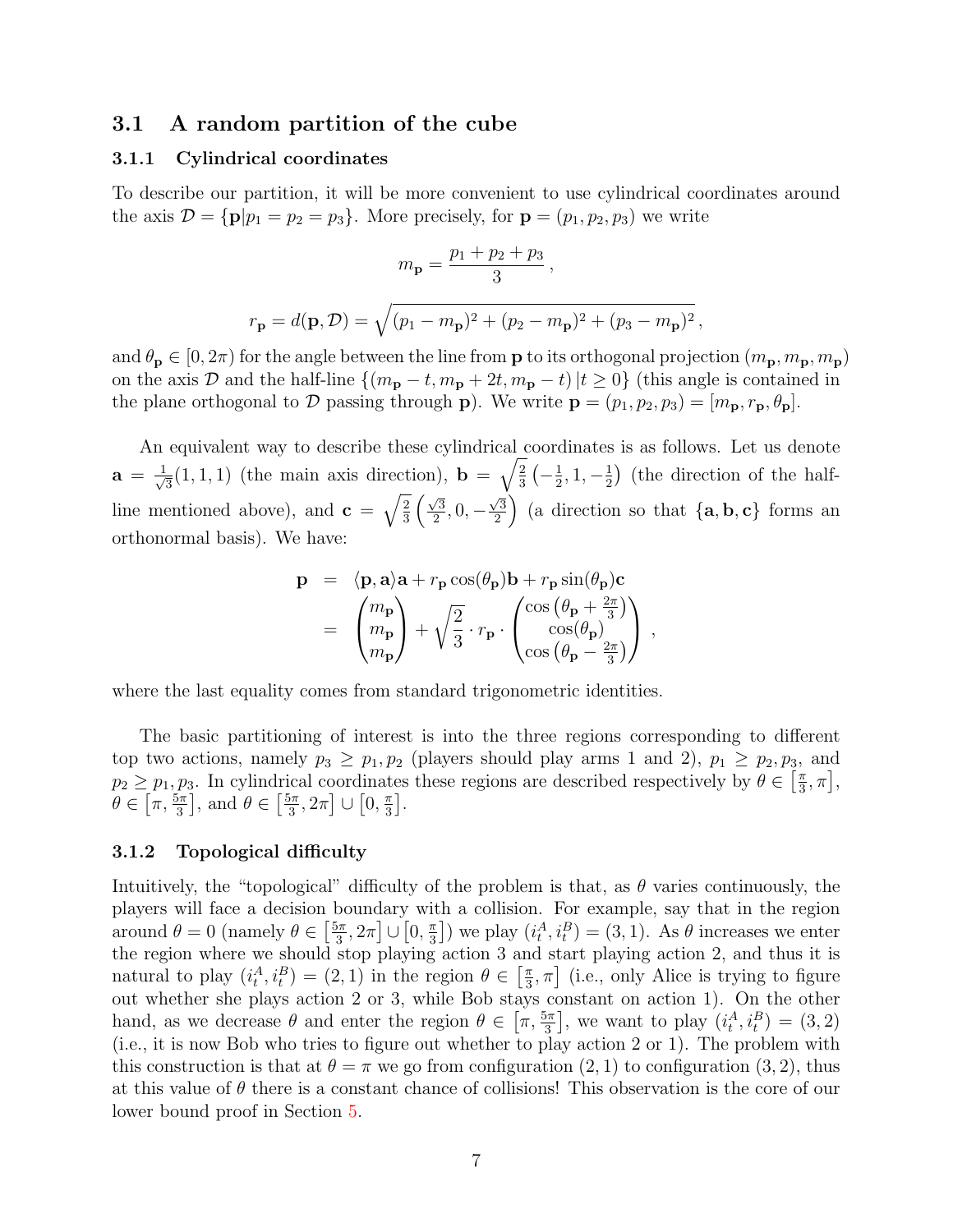To fix this issue, we propose to replace this fixed interface between  $(2,1)$  and  $(3,2)$  by a random cut in the region  $\theta \in \left[\frac{\pi}{3}\right]$  $\left(\frac{\pi}{3}, \pi\right]$ , where we will move from  $(2, 1)$  to  $(1, 2)$  (and thus at  $\theta = \frac{5\pi}{3}$  we move from  $(1, 2)$  to  $(3, 2)$  and there is no risk of collision). We explain this construction next (see also Figure [1\)](#page-8-0).

#### 3.1.3 Random interface

Let  $\Theta$  be a uniform random variable in  $\lceil \frac{\pi}{3} \rceil$  $\left[ \frac{\pi}{3}, \pi \right]$  (this is the only randomness needed by the players). We write  $\mathcal{P} = \{ [m, r, \theta] | \theta = \Theta \}$ , which is a (random) half-plane containing the axis  $\mathcal D$  (this will be our "random cut", to be padded appropriately to move from  $(2, 1)$  to  $(1, 2)$ ). More precisely, we recall that  $w_t = 16\sqrt{\frac{\log T}{t}}$ , and define the following regions:

- $A_t = {\mathbf{p} = [m, r, \theta] | \frac{\pi}{3} \le \theta < \Theta \text{ and } d(\mathbf{p}, \mathcal{P}) \ge w_t },$
- $B'_t = {\mathbf{p} = [m, r, \theta] | \frac{\pi}{3} \le \theta < \Theta \text{ and } d(\mathbf{p}, \mathcal{P}) < w_t },$
- $C'_{t} = {\mathbf{p} = [m, r, \theta] | \Theta \le \theta < \pi \text{ and } d(\mathbf{p}, \mathcal{P}) < w_{t}} \setminus \mathcal{D},$
- $D_t = \{ \mathbf{p} = [m, r, \theta] | \Theta \le \theta \le \pi \text{ and } d(\mathbf{p}, \mathcal{P}) \ge w_t \},\$
- $B''_t = \{ \mathbf{p} = [m, r, \theta] | 0 \le \theta < \frac{\pi}{3} \text{ or } \frac{5\pi}{3} \le \theta < 2\pi \},\$
- $C_t'' = {\mathbf{p} = [m, r, \theta] | \pi \leq \theta < \frac{5\pi}{3}} \setminus \mathcal{D}.$

We finally write  $B_t = B'_t \cup B''_t$  and  $C_t = C'_t \cup C''_t$ . Note that the large or strict inequalities and the convention  $\mathcal{D} \not\subset C_t$  were chosen so that  $(A_t, B_t, C_t, D_t)$  is a partition of the cube  $[0, 1]^3$ , but these choices do not really matter.

We illustrate on Figure [1](#page-8-0) the restriction of this partition to the plane of equation  $p_1 +$  $p_2 + p_3 = \frac{3}{2}$  $\frac{3}{2}$ . Note that the definition of  $A_t, B_t, C_t, D_t$  does not depend on the coordinate m. This implies that the full partition is just obtained from Figure [1](#page-8-0) by adding one dimension orthogonally to the plane. More precisely, a point of  $[0, 1]^3$  belongs to a region of the partition if and only if its orthogonal projection on the plane of Figure [1](#page-8-0) belongs to that region. Note that  $B_t''$  corresponds exactly to the region where the best two arms are 1 and 3, and  $C_t''$  to the region where the best two arms are 2 and 3.

#### 3.1.4 Coloring the partition

We now define the map  $\sigma_t : [0,1]^3 \to \{1,2,3\} \times \{1,2,3\}$  that the players use to select an action. It will be constant over the regions  $A_t, B_t, C_t, D_t$ . Precisely, as on Figure [1:](#page-8-0)

$$
\sigma_t(\mathbf{q}) := \begin{cases}\n(2,1) & \text{if } \mathbf{q} \in A_t, \\
(3,1) & \text{if } \mathbf{q} \in B_t, \\
(3,2) & \text{if } \mathbf{q} \in C_t, \\
(1,2) & \text{if } \mathbf{q} \in D_t.\n\end{cases}
$$

We denote by  $\sigma_t^A$  and  $\sigma_t^B$  the two coordinates of  $\sigma_t$ . For example, for  $\mathbf{q} \in A_t$ , we have  $\sigma_t^A(\mathbf{q}) = 2$  and  $\sigma_t^B(\mathbf{q}) = 1$ . As explained above, the strategy is to set  $i_t^A = \sigma_t^A(\mathbf{q}_t^A)$  and  $i_t^B = \sigma_t^B(\mathbf{q}_t^B).$ 

Roughly speaking, the reasons why this strategy works are as follows: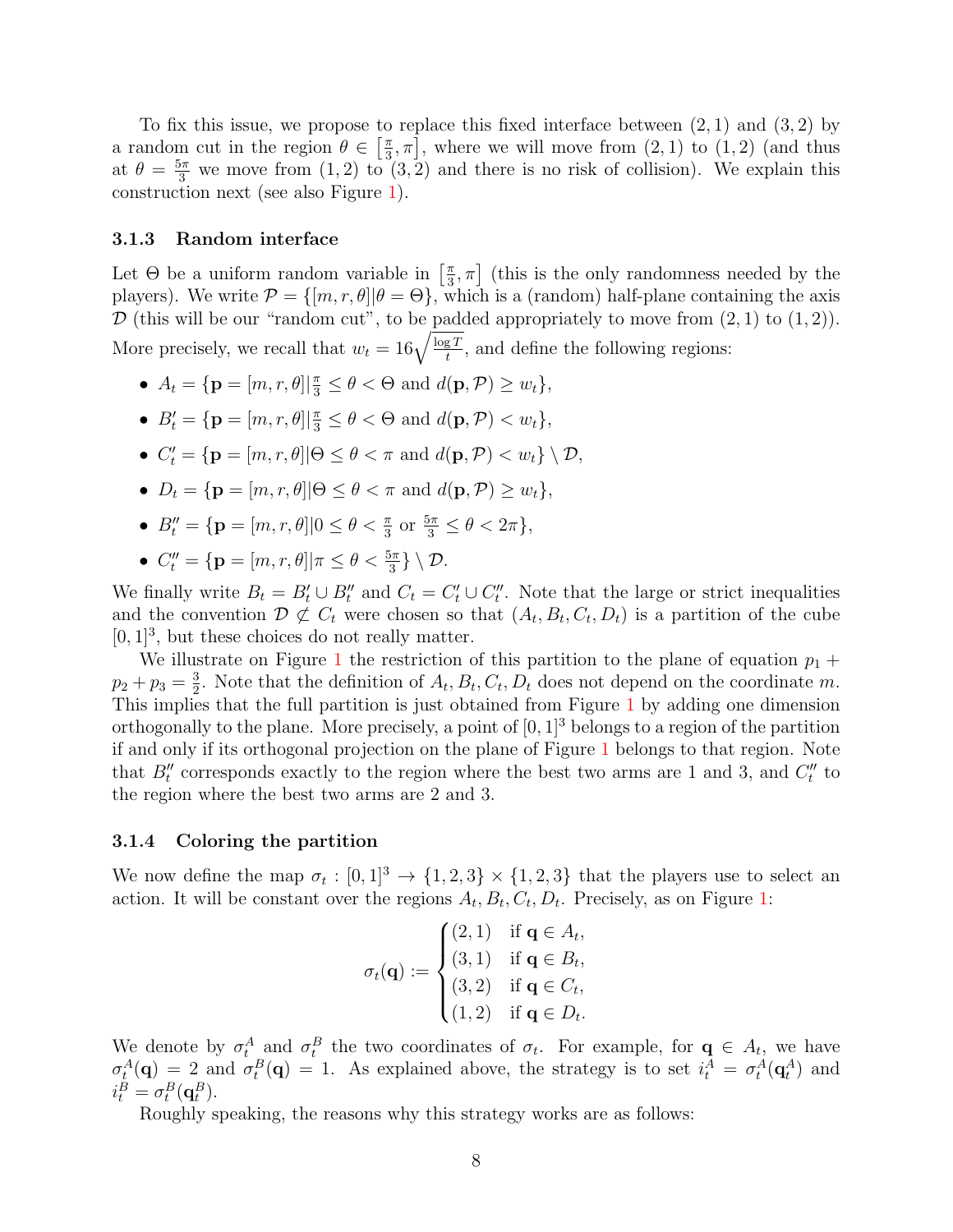<span id="page-8-0"></span>

**Figure 1:** The restriction of our partition of the cube to the plane  $\{m_{\bf p} = \frac{1}{2}\}$  $\frac{1}{2}$ . We recall that  $B_t = B'_t \cup B''_t$  and  $C_t = C'_t \cup C''_t$ . The full partition is obtained from here by extending each region orthogonally to that plane. In blue, the arms played by each player in each region.

- By [\(5\)](#page-5-3)  $q_t^A$  and  $q_t^B$  are never too far away from each other, so they are either in the same region or in two neighbour regions of the partition, and the strategy ensures that there is no collision.
- Under the event  $\Omega$  of [\(4\)](#page-5-4), the players almost play the best two arms except in the region  $B_t' \cup C_t'$ . If **p** is close to the axis  $D$ , this is not suboptimal by a lot. If **p** is far away from  $\mathcal{D}$ , then  $\mathbb{P}(\mathbf{p} \in B_t' \cup C_t')$  is small since  $\Theta$  is randomized.

### <span id="page-8-2"></span>3.2 Regret analysis

We give here the proof of Theorem [4,](#page-5-1) with [\(3\)](#page-5-2) holding in expectation over  $\Theta$  (which is the only source of randomness in the players' strategy).

#### 3.2.1 No collision property

<span id="page-8-1"></span>First observe that the coloring  $\sigma_t$  is such that there are no collisions for neighboring regions, i.e., if  $U, V \in \{A_t, B_t, C_t, D_t\}$  are neighboring regions then  $\sigma_t^A(U) \neq \sigma_t^B(V)$  and  $\sigma_t^B(U) \neq$  $\sigma_t^A(V)$ . Next we note that two non-neighboring regions are well-separated.

**Lemma 1** In the partition  $(A_t, B_t, C_t, D_t)$ , the distance between any two non-neighboring regions is at least  $w_t$ .

**Proof.** The pairs of non-neighboring regions are  $(A_t, D_t)$ ,  $(A_t, C_t)$  and  $(B_t, D_t)$ . Any of these pairs has its two elements on different sides of the set  $\{\theta = \Theta \text{ or } \theta = \frac{5\pi}{3}\}$  $\frac{5\pi}{3}$ . Moreover, simple geometric considerations show that  $A_t$  and  $D_t$  are both at distance  $w_t$  from that set. Thus all these distances are at least  $w_t$ . . В последните поставите на селото на селото на селото на селото на селото на селото на селото на селото на се<br>Селото на селото на селото на селото на селото на селото на селото на селото на селото на селото на селото на

Finally recall that on  $\Omega$  the observations of Alice and Bob are close to each other (see  $(5)$ , so we can conclude that Alice and Bob never collide when  $\Omega$  holds true.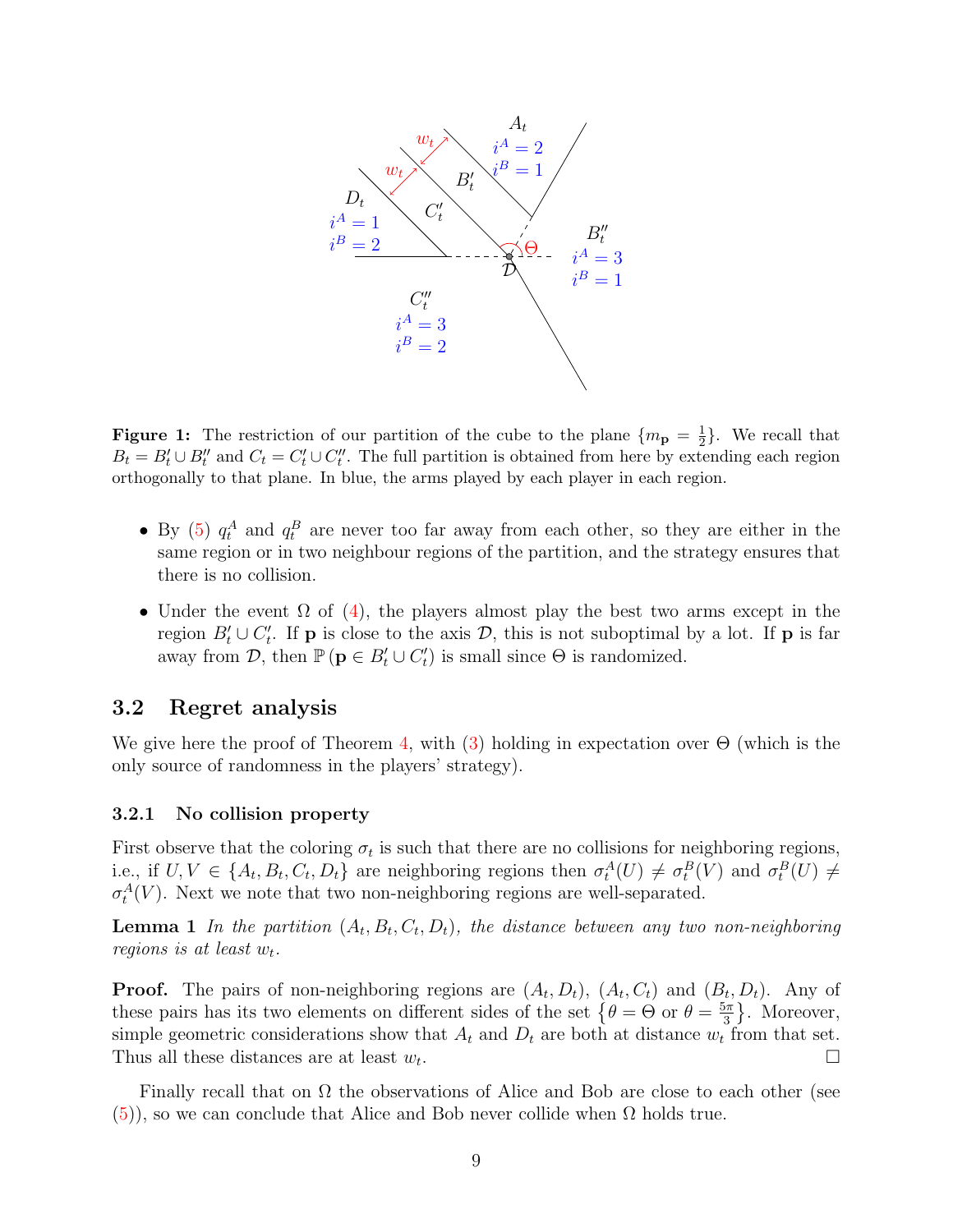#### 3.2.2 Controlling the regret from suboptimal decisions

We denote by  $B(x, r)$  the ball of radius r around x for the Euclidean distance. Given that there are no collisions on  $\Omega$ , we have:

$$
R_T = \sum_{t=1}^T (p_{i_t^A} + p_{i_t^B} - \mathbf{p}^*) = \sum_{t=1}^T (p_{\sigma_t^A(q_t^A)} + p_{\sigma_t^B(q_t^B)} - \mathbf{p}^*)
$$
  
\n
$$
\leq \sum_{t=1}^T \max_{\mathbf{q}, \mathbf{q}' \in B(\mathbf{p}, w_t/2)} (p_{\sigma_t^A(\mathbf{q})} + p_{\sigma_t^B(\mathbf{q}')} - \mathbf{p}^*)
$$
  
\n
$$
\leq 2 \sum_{t=1}^T \max_{\mathbf{q} \in B(\mathbf{p}, w_t/2)} (p_{\sigma_t^A(\mathbf{q})} + p_{\sigma_t^B(\mathbf{q})} - \mathbf{p}^*),
$$
 (6)

where the second line uses that under  $\Omega$  we have  $q_t^A, q_t^B \in B(\mathbf{p}, w_t/2)$ , and the last line uses the bound

$$
p_{\sigma_t^A(\mathbf{q})} + p_{\sigma_t^B(\mathbf{q}')} - \mathbf{p}^* \leq \left( p_{\sigma_t^A(\mathbf{q})} + p_{\sigma_t^B(\mathbf{q})} - \mathbf{p}^* \right) + \left( p_{\sigma_t^A(\mathbf{q}')} + p_{\sigma_t^B(\mathbf{q}')} - \mathbf{p}^* \right)
$$

To control the last quantity of [\(6\)](#page-9-0), let us first assume that  $d(\mathbf{p}, \mathcal{P}) > 2w_t$ . Then we know that for any  $\mathbf{q} \in B(\mathbf{p}, w_t/2)$ , one has  $\mathbf{q} \notin B_t' \cup C_t'$ . By construction,  $q_{\sigma_t^A(\mathbf{q})} + q_{\sigma_t^B(\mathbf{q})} = \mathbf{q}^*$  for any  $\mathbf{q} \notin B_t' \cup C_t'$ . Moreover the map  $\mathbf{q} \mapsto \mathbf{q}^*$  is 2-Lipschitz so we get that  $p_{\sigma_t^A(\mathbf{q})} + p_{\sigma_t^B(\mathbf{q})} \leq$  $w_t + q_{\sigma_t^A(q)} + q_{\sigma_t^B(q)} = w_t + \mathbf{q}^* \leq 2w_t + \mathbf{p}^*$ . In other words, so far we have proved that on  $\Omega$ we have:

$$
R_T \le 4 \sum_{t=1}^T w_t + 2 \sum_{t=1}^T \mathbb{1}_{d(\mathbf{p}, \mathcal{P}) \le 2w_t} \max_{\mathbf{q} \in B(\mathbf{p}, w_t/2)} (p_{\sigma_t^A(\mathbf{q})} + p_{\sigma_t^B(\mathbf{q})} - \mathbf{p}^*) \, .
$$

Note that

<span id="page-9-3"></span>
$$
p_{\sigma_t^A(\mathbf{q})} + p_{\sigma_t^B(\mathbf{q})} - \mathbf{p}^* \le \max_{i \ne j} |p_i - p_j| \le r_{\mathbf{p}}.
$$

Thus we get with the two above displays:

$$
\mathbb{E}_{\Theta} R_T \le 4 \sum_{t=1}^T w_t + 2 \sum_{t=1}^T r_p \mathbb{P}_{\Theta}(d(\mathbf{p}, \mathcal{P}) \le 2w_t).
$$
 (7)

<span id="page-9-2"></span>The proof is now concluded with the following lemma, which implies  $\mathbb{E}_{\Theta}R_T \leq 10 \sum_{t=1}^T w_t \leq$ The proof is  $320\sqrt{T \log T}$ .

**Lemma 2** For every  $t$  and  $p$ , we have

<span id="page-9-1"></span>
$$
\mathbb{P}\left(d(\mathbf{p}, \mathcal{P}) \le 2w_t\right) \le 3\frac{w_t}{r_\mathbf{p}}.\tag{8}
$$

<span id="page-9-0"></span>.

**Proof.** We first note that, since the half-plane  $\mathcal P$  is orthogonal to the plane  $\{m_{\bf p} = \frac{1}{2}$  $\frac{1}{2}$  of Figure [1,](#page-8-0) both sides of [\(8\)](#page-9-1) are unchanged if we replace **p** by its projection on  $\{m_{\bf p} = \frac{1}{2}\}$  $\frac{1}{2}\},$  so we can assume  $p \in \mathcal{P}$ . Moreover, the distance between p and  $\mathcal P$  is equal to the distance in  ${m_{\bf p}=\frac{1}{2}}$  $\frac{1}{2}$ } between **p** and the half-line  $\mathcal{P} \cap \{m_{\mathbf{p}} = \frac{1}{2}\}$  $\frac{1}{2}$ .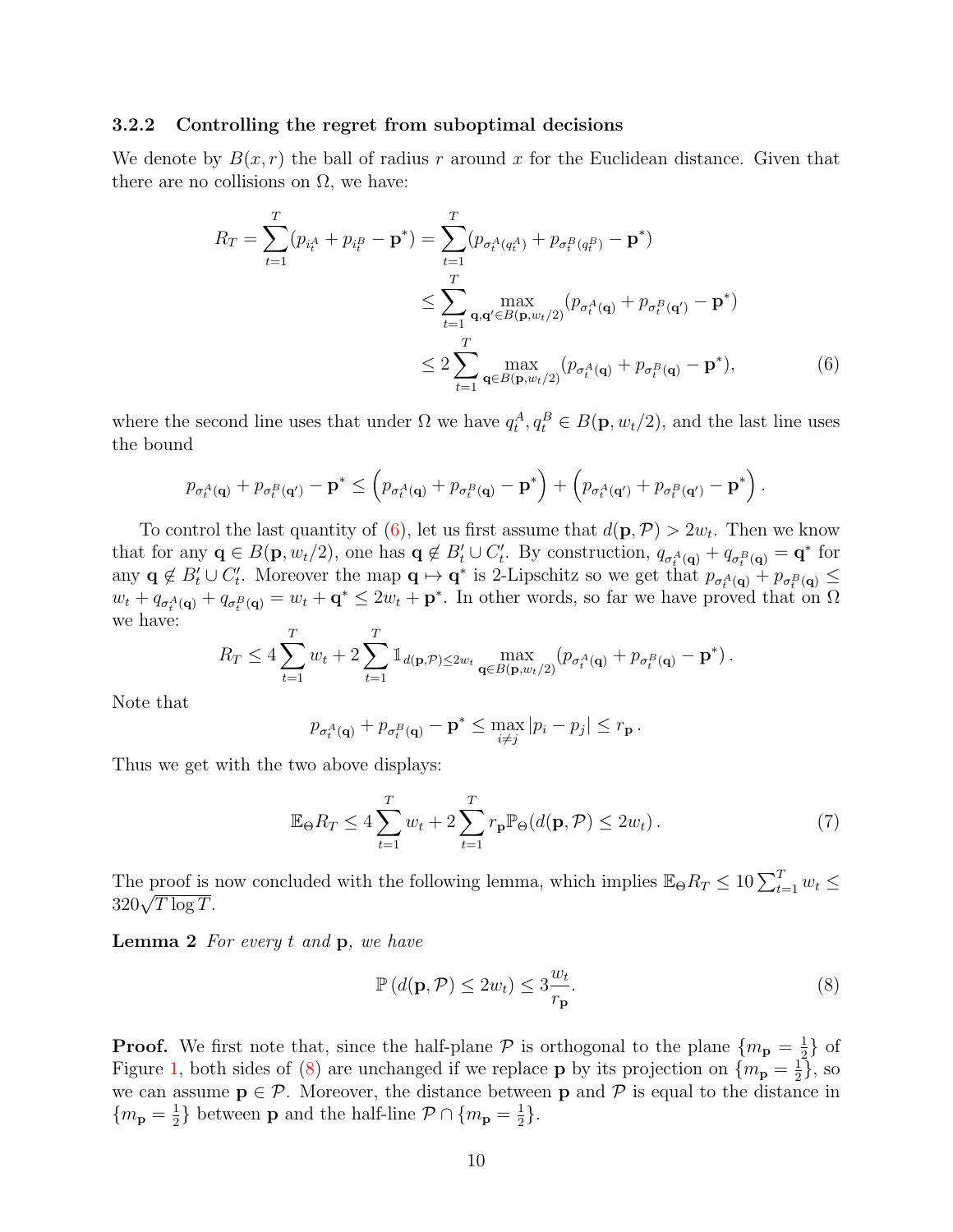We also note the result is obviously true if  $r_{\rm p} > 2w_t$  (the right-hand side of [\(8\)](#page-9-1) is larger than 1), so we can assume  $r_{\mathbf{p}} \leq 2w_t$ . Then we have

$$
d(\mathbf{p}, \mathcal{P}) = r_{\mathbf{p}} \sin \alpha ,
$$

where  $\alpha$  is the angle between the line from the point  $\left(\frac{1}{2}\right)$  $\frac{1}{2}, \frac{1}{2}$  $\frac{1}{2}, \frac{1}{2}$  $(\frac{1}{2})$  to **p** and the half-line  $\{\theta = \Theta\},\$ in the plane of Figure [1.](#page-8-0) We have  $\alpha = |\Theta - \theta_{\bf p}|$ , so the event of [\(8\)](#page-9-1) is equivalent to

$$
\theta_{\mathbf{p}} - \arcsin \frac{2w_t}{r_{\mathbf{p}}} \le \Theta \le \theta_{\mathbf{p}} + \arcsin \frac{2w_t}{r_{\mathbf{p}}}.
$$

This has probability  $\frac{3}{2\pi} \times 2 \arcsin \frac{2w_t}{r_p} \leq 3 \frac{w_t}{r_p}$  $\frac{w_t}{r_p}$ , which concludes the proof of the lemma.  $\square$ 

### <span id="page-10-1"></span>3.3 Derandomization via a dynamic interface

The only place where we used the randomness in  $\Theta$  is Lemma [2.](#page-9-2) To derandomize the algorithm, we can replace the random angle Θ by a deterministic, time-dependent angle  $(\theta_t)_{t\in[T]}$ , with  $\frac{\pi}{3} \leq \theta_t \leq \pi$ . In this setting, all the proof is the same until [\(7\)](#page-9-3), which becomes

$$
R_T \le 4 \sum_{t=1}^T w_t + 2r_{\mathbf{p}} \sum_{t=1}^T \mathbb{1}_{d(\mathbf{p}, \mathcal{P}_t) \le 2w_t},
$$

where  $\mathcal{P}_t = \{ [m, r, \theta] | \theta = \theta_t \}.$  For the same reason as in the proof of Lemma [2,](#page-9-2) if  $d(\mathbf{p}, \mathcal{P}_t) \le$  $2w_t$ , then  $|\theta_{\bf p} - \theta_t| \leq \arcsin \frac{2w_t}{r_{\bf p}} \leq \pi \frac{w_t}{r_{\bf p}}$  $\frac{w_t}{r_p}$ . Therefore, to obtain the analog of Lemma [2,](#page-9-2) it is enough to find  $(\theta_t)$  such that, for any r and  $\theta$ , the number of t such that  $|\theta - \theta_t| \leq \pi \frac{w_t}{r}$  $\frac{v_t}{r}$  is at most  $\frac{3}{r} \sum_{t=1}^{T} w_t$ .

One way to do so is the following: for every t, let k be such that  $2^k \le t < 2^{k+1}$ , and take

$$
\theta_t = \frac{\pi}{3} + \frac{2\pi}{3} \frac{t - 2^k}{2^k}.
$$

In that case, for every fixed k, r and  $\theta$ , using that  $w_t$  is decreasing in t, we have

$$
\sum_{t=2^k}^{2^{k+1}-1} \mathbb{1}_{|\theta_t - \theta| \leq \frac{\pi w_t}{r}} \leq \sum_{t=2^k}^{2^{k+1}-1} \mathbb{1}_{|\theta_t - \theta| \leq \frac{\pi w_{2^k}}{r}} \leq 1 + \frac{\pi w_{2^k}/r}{2\pi/(3 \times 2^k)} = 1 + \frac{3}{2} \times 2^k \frac{w_{2^k}}{r} \leq 3 \sum_{t=2^k}^{2^{k+1}-1} \frac{w_t}{r},
$$

and summing over k yields the result.

# <span id="page-10-0"></span>4 Bandit upper bound

We prove here Theorem [1.](#page-1-0) The extra difficulty introduced by the bandit setting compared to the toy model is that, in addition to coordinating for exploitation (which is the key point of the toy model), the players also have to coordinate their exploration of the arms. Moreover, there needs to be a *smooth* transition between exploration and exploitation, so that there are also no collisions if one player stops exploring before the other. To do so we introduce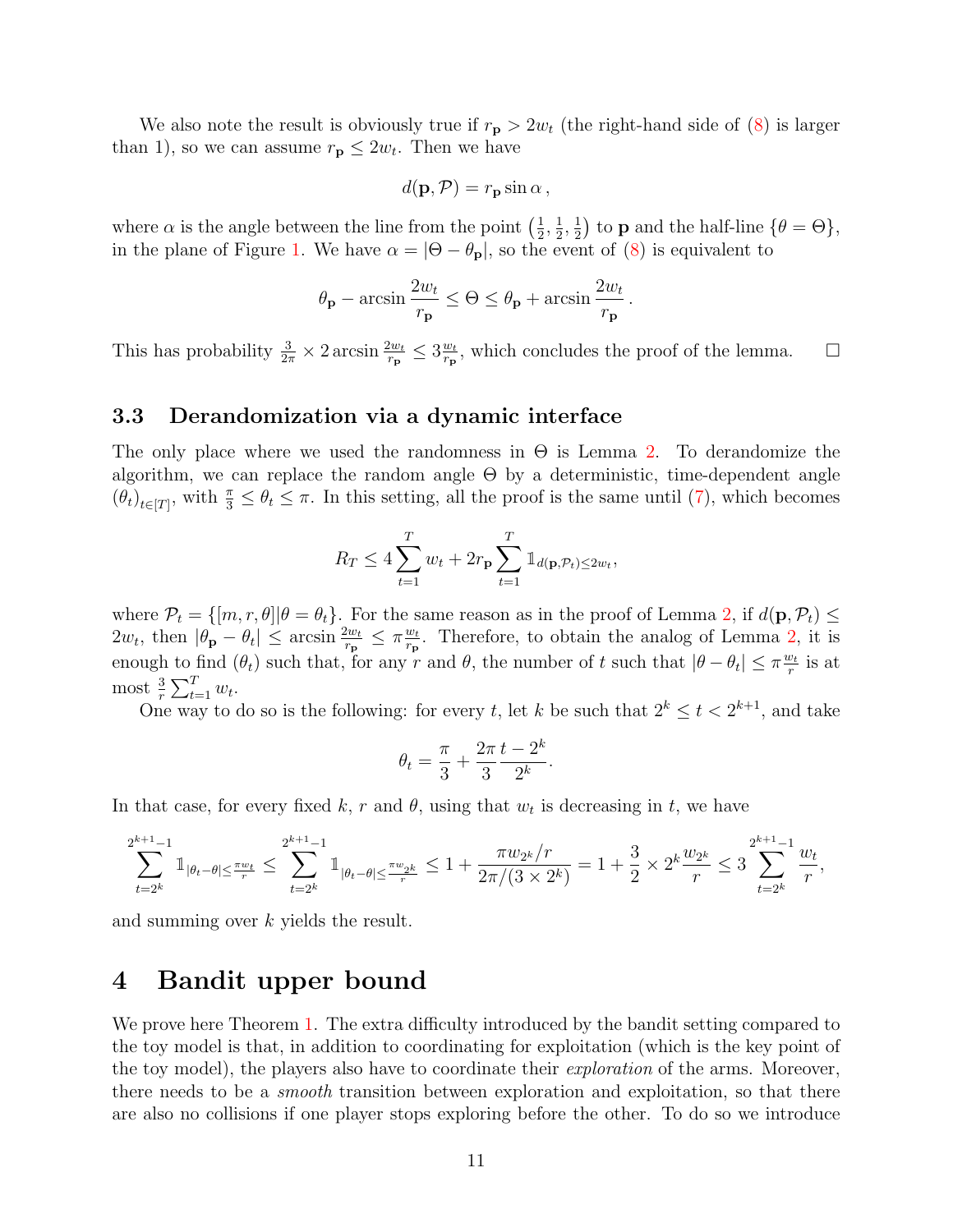extra padding around the decision boundaries of the partition built in the previous section, and we give a carefully choreographed dynamic coloring of this new partition.

We denote  $w_t = 2^{15} \sqrt{\frac{\log(T)}{t}}$ . For  $1 \le t \le T$ ,  $i \in \{1, 2, 3\}$  and  $X \in \{A, B\}$ , we denote by  $n_t^X(i)$  the number of times from 1 to  $t-1$  where player X has played arm i. We also write

$$
q_t^X(i) = \frac{1}{n_t^X(i)} \sum_{\substack{i=1 \ i_t^X = i}}^{t-1} \max\left(\ell_t(i), \mathbb{1}_{i_t^A = i_t^B}\right),
$$

with the convention  $q_t^X(i) = 0$  if  $n_t^X(i) = 0$ . Then  $\mathbf{q}_t^X = (q_t^X(1), q_t^X(2), q_t^X(3))$  is an estimate at time t, according to player  $X$ , of  $p$ . Note that this estimator is biased due to the potential collisions. This issue will be handled below (Lemma [3\)](#page-11-0).

We will prove the absence of collisions by induction on  $t$ , which means that we need to show that our estimators at time  $t$  are not too bad if there has been no collision before. For this reason, we define the following event:

$$
\Omega = \left\{ \forall t \in [T], i \in \{1, 2, 3\}, X \in \{A, B\}, \text{ if there has been no collision} \atop \text{at times } 1, \dots, t - 1, \text{ then } |q_t^X(i) - p_i| < \frac{w_{4n_t^X(i) + 5}}{32} \right\}
$$

.

If there has been no collision before time t, we have  $q_t^X(i) = \frac{1}{n_t^X(i)} \sum_{i=1, i_t^X = i}^{t-1} \ell_t(i)$ . Note that  $\Omega$  depends on the  $n_t^X(i)$ , and therefore on the strategies used by the players. However, for any strategy, if we fix an arm i and list the values  $\ell_t(i)$  observed by a player  $X \in \{A, B\}$ , then these values are i.i.d. Bernoulli with parameter  $p_i$ . Therefore, the Hoeffding inequality and a union bound show that  $\mathbb{P}(\Omega) \geq 1 - \frac{1}{\tau}$  $\frac{1}{T}$  for any deterministic strategy of A and B, and thereforee also for a random one. We will later prove the following result, which implies that the assumption of no collisions in  $\Omega$  can be removed.

<span id="page-11-0"></span>**Lemma 3** On the event  $\Omega$ , our proposed bandit strategy satisfies  $i_t^A \neq i_t^B$  for all  $t \in [T]$ .

Like in the toy model, in the remainder of this section we fix loss sequences such that  $\Omega$ holds true, and all probabilities are with respect to the random interface defined by  $\Theta$  (see below).

### 4.1 The bandit partition

We denote by P the half-plane  $\{\theta = \Theta\}$  and by  $\mathcal{Q}_1$  (resp.  $\mathcal{Q}_2$ ,  $\mathcal{Q}_3$ ) the half-plane  $\{\theta = \frac{\pi}{3}\}$  $\frac{\pi}{3}\}$ (resp.  $\{\theta = \pi\}, \{\theta = \frac{5\pi}{3}\}$  $\left(\frac{3\pi}{3}\right)$ ). We now define the following sets, that we will refer to as *regions*:

- $E_t = \left\{ \mathbf{p} | \frac{\pi}{3} \leq \theta_{\mathbf{p}} < \Theta \text{ and } d(\mathbf{p}, \mathcal{Q}_1) \geq \frac{w_t}{2} \right\}$  $\frac{w_t}{2}$  and  $d(\mathbf{p}, \mathcal{P}) \geq \frac{3w_t}{2}$  $\frac{w_t}{2}\Big\},$
- $G_t = \left\{ \mathbf{p} | \theta_{\mathbf{p}} \in \left[0, \frac{\pi}{3}\right] \right\}$  $\frac{\pi}{3}$ )  $\cup$   $\left[\frac{5\pi}{3}\right]$  $\left(\frac{5\pi}{3}, 2\pi\right)$  and  $d(\mathbf{p}, \mathcal{Q}_1) \ge \frac{w_t}{2}$  $\frac{w_t}{2}$  and  $d(\mathbf{p}, \mathcal{Q}_3) \ge \frac{w_t}{2}$  $\frac{v_t}{2}\}$ ,
- $H_t = \left\{ \mathbf{p} | d(\mathbf{p}, \mathcal{P} \cup \mathcal{Q}_3) < \frac{w_t}{2} \right\}$  $\frac{v_t}{2}\Big\},$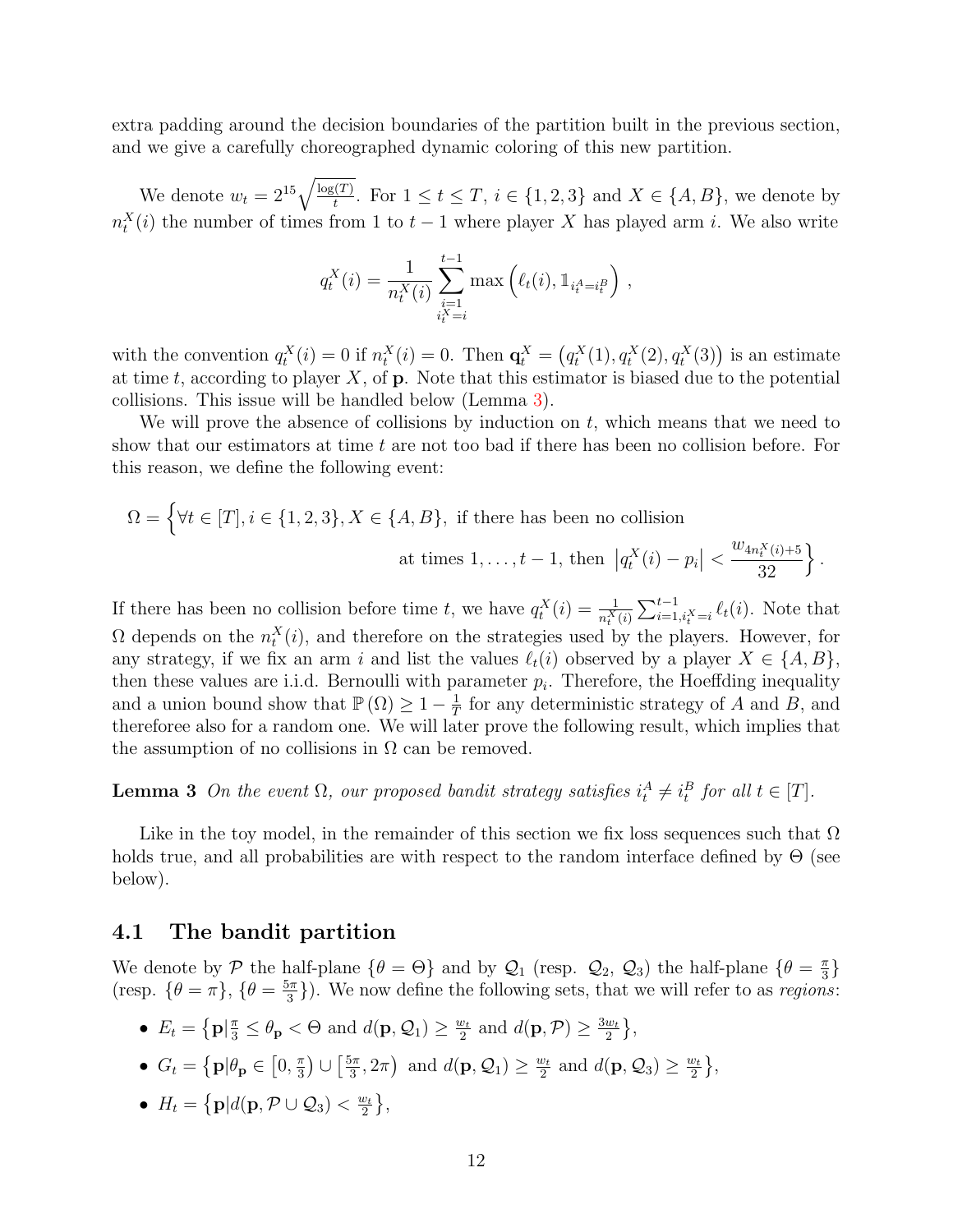<span id="page-12-0"></span>

**Figure 2:** The intersection of our partition with the plane  $\{p_1 + p_2 + p_3 = \frac{3}{2}\}$  $\frac{3}{2}$ . Below the names of the regions are the arms played by the players in the first two columns of the table, i.e. for  $t \equiv 1$ or 2 modulo 4 (for  $t \equiv 3$  or 0 modulo 4, the roles of players A and B are exchanged).

- $I_t = \left\{ \mathbf{p} | \theta_{\mathbf{p}} \in \left[ \pi, \frac{5\pi}{3} \right) \text{ and } d(\mathbf{p}, \mathcal{Q}_2) \ge \frac{w_t}{2} \right\}$  $\frac{w_t}{2}$  and  $d(\mathbf{p}, \mathcal{Q}_3) \ge \frac{w_t}{2}$  $\frac{v_t}{2}$ ,
- $K_t = \{ \mathbf{p} | \Theta \leq \theta_{\mathbf{p}} < \pi \text{ and } d(\mathbf{p}, \mathcal{Q}_2) \geq \frac{w_t}{2}$  $\frac{w_t}{2}$  and  $d(\mathbf{p}, \mathcal{P}) \geq \frac{3w_t}{2}$  $\frac{w_t}{2}\Big\},$

• 
$$
F_t = \{ \mathbf{p} | \theta_{\mathbf{p}} \in [0, \Theta) \cup \left[ \frac{5\pi}{3}, 2\pi \right) \} \setminus (E_t \cup G_t \cup H_t),
$$

•  $J_t = \left\{ \mathbf{p} | \theta_{\mathbf{p}} \in \left[ \Theta, \frac{5\pi}{3} \right] \right\}$  $\left\{ \frac{5\pi}{3} \right\} \backslash (H_t \cup I_t \cup K_t).$ 

As in the full information case, we have represented on Figure [2](#page-12-0) the restriction of this partition to the plane  $\{p_1 + p_2 + p_3 = \frac{3}{2}\}$  $\frac{3}{2}$ . Here again, since that plane is orthogonal to the half-planes  $P$ ,  $Q_1$ ,  $Q_2$  $Q_2$ ,  $Q_3$ , the full partition is obtained by extending Figure 2 orthogonally to its plane.

# 4.2 Dynamic coloring

The strategy is now the following: for every  $0 \leq t < \frac{T}{4}$ , player A will decide according to the region of  $\mathbf{q}_{4t+1}^A$  where he plays at times  $4t+1$ ,  $4t+2$ ,  $4t+3$ ,  $4t+4$ , and similarly for player B according to the region of  $\mathbf{q}_{4t+1}^B$ . More precisely, player A will play according to the table below. The way to read this table is as follows: if 2/1 is written at the intersection of the row " $\mathbf{q}_{4t+1}^A / \mathbf{q}_{4t+1}^B \in E_{4t+1}$ " and the column " $4t+2$ ", this means that if  $\mathbf{q}_{4t+1}^A \in E_{4t+1}$ , then player A plays arm 2 at time  $4t + 2$ . If  $\mathbf{q}_{4t+1}^B \in E_{4t+1}$ , then player B plays arm 1 at time  $4t + 2$ .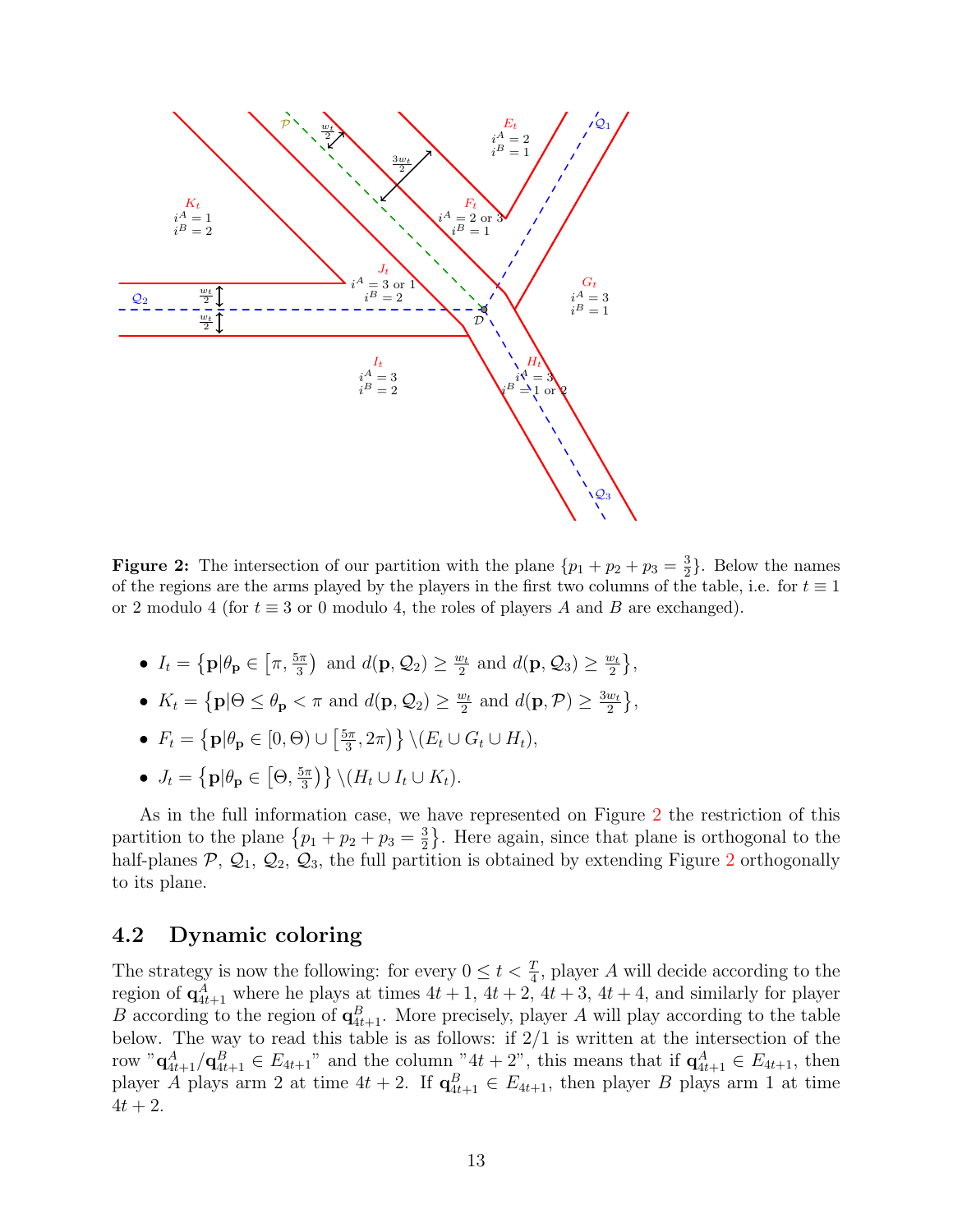<span id="page-13-1"></span>

|                                                        |     | $4t+1$   $4t+2$   $4t+3$   $4t+4$ |                       |               |
|--------------------------------------------------------|-----|-----------------------------------|-----------------------|---------------|
| $\mathbf{q}^A_{4t+1}/\mathbf{q}^B_{4t+1} \in E_{4t+1}$ | 2/1 |                                   | $2/1$   $1/2$   $1/2$ |               |
| $\mathbf{q}^A_{4t+1}/\mathbf{q}^B_{4t+1} \in F_{4t+1}$ | 2/1 |                                   | $3/1$   $1/2$   $1/3$ |               |
| $\mathbf{q}^A_{4t+1}/\mathbf{q}^B_{4t+1} \in G_{4t+1}$ | 3/1 | 3/1                               |                       | $1/3$   $1/3$ |
| $\mathbf{q}^A_{4t+1}/\mathbf{q}^B_{4t+1} \in H_{4t+1}$ | 3/1 | 3/2                               |                       | $1/3$   $2/3$ |
| $\mathbf{q}^A_{4t+1}/\mathbf{q}^B_{4t+1} \in I_{4t+1}$ | 3/2 | 3/2                               |                       | $2/3$   $2/3$ |
| $\mathbf{q}^A_{4t+1}/\mathbf{q}^B_{4t+1} \in J_{4t+1}$ | 3/2 | 1/2                               | $2/3$   $2/1$         |               |
| $\mathbf{q}^A_{4t+1}/\mathbf{q}^B_{4t+1} \in K_{4t+1}$ | 1/2 | 1/2                               | 12/12/1               |               |

**Figure 3:** The table describing the arms played by the players at time  $4t + 1, \ldots, 4t + 4$  according to  $\mathbf{q}^A_{4t+1}$  and  $\mathbf{q}^B_{4t+1}$ .

Although it might seem quite complicated, this table is actually a natural adaptation of the full information strategy, where we have "smoothened" the boundaries between regions. Let us first focus on the first two columns: the regions  $E, G, I$  and K then correspond to the regions  $A, B, C, D$  of the full information strategy. The difference here is that, if for example we are in the region where  $p_2$  and  $p_3$  are close but much larger than  $p_1$ , it is necessary to explore both arms 2 and 3 during a long time to find which is the best one. This is the role of region  $F$ , and regions  $H$  and  $J$  play a similar role.

Moreover, the last two columns are the same as the first two, where the roles of  $A$  and  $B$ have been exchanged. This is necessary to make sure that each of the players has information about all the arms. Of course, such a problem did not exist in the full information case.

**Remark 1** It might have seemed more natural to choose the arm played at time  $4t + 2$ according to  $\mathbf{q}^A_{4t+2}$  instead of  $\mathbf{q}^A_{4t+1}$ . The reason why we chose not to do so is to make sure that, as long as  $\mathbf{q}^A$  belongs to  $F_t \cup H_t \cup J_t$ , player A plays all the arms regularly, even if  $\mathbf{q}^A$ "oscillates" for example between  $F_t$  and  $H_t$ .

### 4.3 Exploration phase and no collision property

The regions  $F_t$ ,  $H_t$  and  $J_t$  can be considered as "exploration" regions, since they are regions where both players play the three arms. It is immediate from the definition of the regions that  $E_t$ ,  $G_t$ ,  $I_t$  and  $K_t$  are increasing in t, which means that  $F_t \cup H_t \cup J_t$  is decreasing in t. Therefore, it is natural to expect that  $\mathbf{q}_t^A$  will be in  $F_t \cup H_t \cup J_t$  in the beginning ("exploration") phase"), and in the complementary after some time ("exploitation phase"). We make this intuition precise in the proof of the next lemma.

<span id="page-13-0"></span>**Lemma 4** Under  $\Omega$ , for every  $1 \le t \le T$ , if there has been no collision before time t, then either **p**,  $q_t^A$  and  $q_t^B$  are in the same region, or  $q_t^A$ ,  $q_t^B$  belong to the ball of radius  $\frac{w_t}{4}$  around p.

**Proof.** For  $X \in \{A, B\}$ , we denote by  $\tau^X$  the first time t such that  $q_t^X \notin F_t \cup H_t \cup J_t$ , with the convention  $\tau^X = +\infty$  if  $q_t^X \in F_t \cup H_t \cup J_t$  for all  $t \in [T]$ . In particular, for any  $s < \frac{\tau^{X}-5}{4}$  we have  $\mathbf{q}_{4s+1}^X \in F_t \cup H_t \cup J_t$ , which means that each arm appears at least once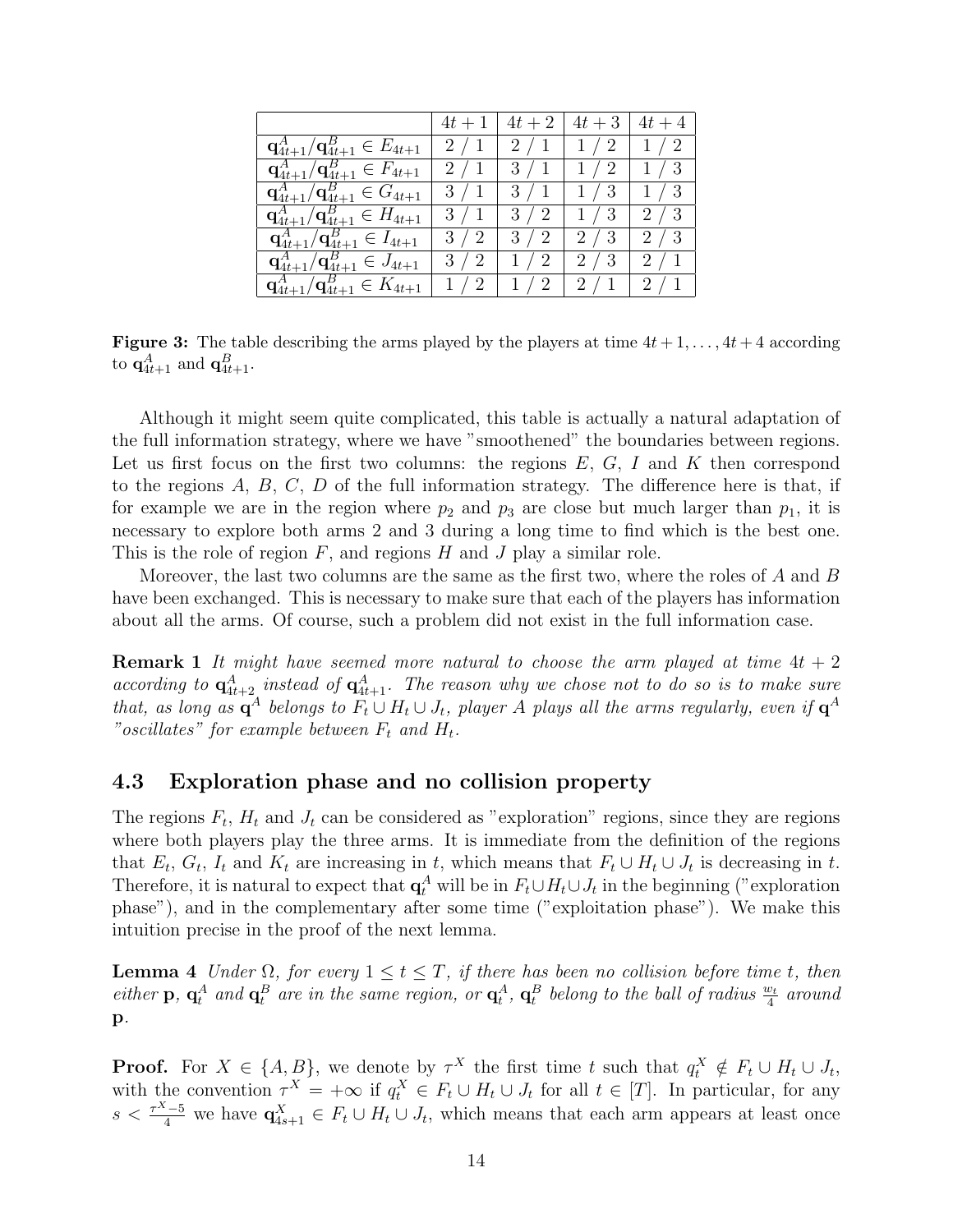among  $i_{4s+1}^X$ ,  $i_{4s+2}^X$ ,  $i_{4s+3}^X$ ,  $i_{4s+4}^X$ . Therefore, we must have  $n_t^X(i) \ge \frac{\min(t, \tau^X) - 5}{4}$  $\frac{\tau^{A}}{4}$  for every arm *i*. Using the event  $\Omega$ , this implies  $|q_t^X(i) - p_i| < \frac{w_{\min(t,\tau^X)}}{32}$  for all i, and thus

<span id="page-14-0"></span>
$$
d(\mathbf{q}_t^X, \mathbf{p}) < \frac{w_{\min(t, \tau^X)}}{16} \,. \tag{9}
$$

In particular, since any point at distance  $\leq \frac{w_t}{2}$  $\frac{\omega_t}{2}$  from  $\mathcal{Q}_1 \cup \mathcal{Q}_2 \cup \mathcal{Q}_3 \cup \mathcal{P}$  is in  $F_t \cup H_t \cup J_t$ , we have  $d(\mathbf{q}_{\tau^X}^X, \mathcal{Q}_1 \cup \mathcal{Q}_2 \cup \mathcal{Q}_3 \cup \mathcal{P}) \ge \frac{w_t}{2}$  $\frac{v_t}{2}$ . Hence **p** must be at distance at least  $\frac{7}{16}w_\tau x$  from  $Q_1 \cup Q_2 \cup Q_3 \cup \mathcal{P}$  (it is also immediate if  $\tau_X = +\infty$ ). Next observe that for  $t \geq 16\tau^X$  one has  $\frac{7}{16}w_{\tau}x \geq \frac{3}{2}w_t + \frac{1}{16}w_{\tau}x$ . Since  $F_t \cup H_t \cup J_t$  lie entirely at distance at most  $\frac{3}{2}w_t$  from  $\mathcal{Q}_1 \cup \mathcal{Q}_2 \cup \mathcal{Q}_3 \cup \mathcal{P}$ , we deduce that **p** is at distance  $\frac{w_{\tau X}}{16}$  from  $F_t \cup H_t \cup J_t$ , so the ball of center **p** and radius  $\frac{w_{\tau}X}{16}$  is contained in the region of **p** (which may be  $E_t$ ,  $G_t$ ,  $I_t$  or  $K_t$ ). By [\(9\)](#page-14-0), this implies that  $\mathbf{q}_t^X$  is in the same region as **p**.

On the other hand, for  $t \leq 16\tau^X$ , [\(9\)](#page-14-0) gives

$$
d(\mathbf{q}^X_t, \mathbf{p}) < \frac{w_{t/16}}{16} = \frac{1}{4} w_t \,,
$$

which concludes the proof.  $\Box$ 

We now prove the no collision property. Note that this will allow us to use the event  $\Omega$ without having to assume that there has been no collision so far.

**Proof.** Proof of Lemma [3.](#page-11-0) As explained earlier, we assume  $\Omega$  and prove by induction on t the absence of collisions until t. Assume there was no collision at times  $1, \ldots, t-1$ . By Lemma [4,](#page-13-0) we know that for every t, either  $\mathbf{q}_t^A$  and  $\mathbf{q}_t^B$  lie in the same region, or  $d(\mathbf{q}_t^A, \mathbf{q}_t^B) < \frac{w_t}{2}$  $\frac{v_t}{2}$ . In the first case, there is no collision.

In the second case, we call two regions *compatible* if, whenever  $A$  plays according to the first one and B according to the second, we have  $i_t^A \neq i_t^B$ . By looking at the table of Figure [3,](#page-13-1) we find that compatible regions are given by the following graph, where two regions are linked by an edge if they are compatible.



By the definitions of the regions, the distance between any two non-compatible regions is always at least  $w_t$  (this is very similar to Lemma [1](#page-8-1) in the full information case, so we omit the detailed proof). Therefore, no collision can happen if the event of Lemma [4](#page-13-0) occurs, which proves the lemma.  $\Box$ 

### 4.4 Concluding the proof of Theorem [1](#page-1-0)

For every t, we write  $\underline{t} = 4 \left| \frac{t-1}{4} \right|$  $\frac{-1}{4}$  + 1, so that  $i_t^A$  is chosen according to the region of  $\mathbf{q}_t^A$ . We denote by  $\sigma_t = (\sigma_t^A, \sigma_t^B)$  the map prescribed by the table of Figure [3,](#page-13-1) so that  $i_t^X = \sigma_t^X(\mathbf{q}_t^X)$ .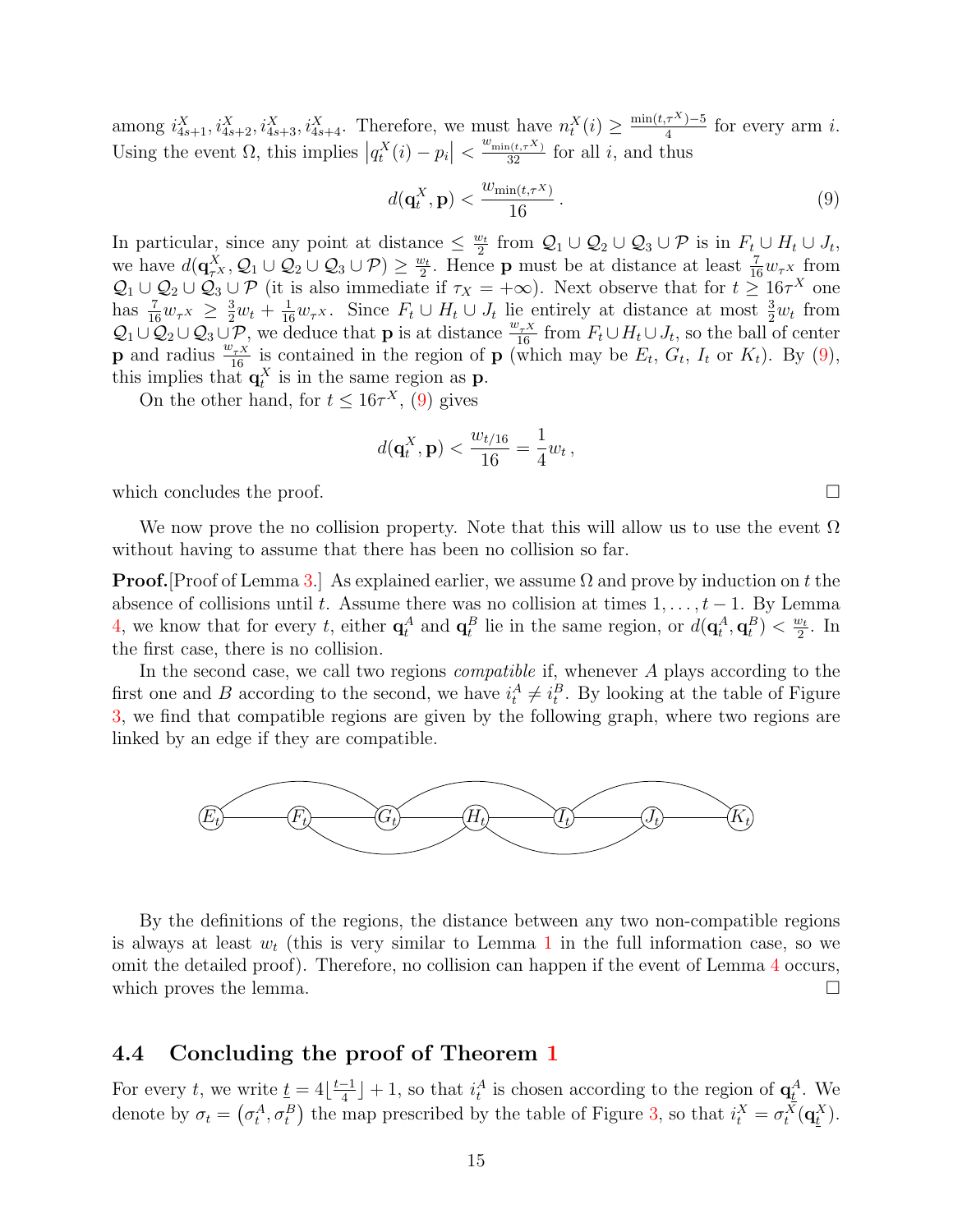Using the fact that we have no collisions, we have

$$
R_T = \sum_{t=1}^T \left( p_{\sigma_t^A(\mathbf{q}_{\underline{t}}^A)} + p_{\sigma_t^B(\mathbf{q}_{\underline{t}}^B)} - \mathbf{p}^* \right).
$$

Just like in the full information case (Section [3.2\)](#page-8-2) we decompose the sum into two terms, based on whether  $d(\mathbf{p}, \mathcal{P}) > 2w_t$  or not. The case where  $d(\mathbf{p}, \mathcal{P}) \leq 2w_t$  is dealt exactly as in the full information case, and gives a term  $6\sum_{t=1}^{T} w_t$  in expectation over  $\Theta$ . Now for the other term, we assume that  $d(\mathbf{p}, \mathcal{P}) > 2w_t$  and we write, thanks to the dichotomy given by Lemma [4,](#page-13-0)

$$
p_{\sigma_t^A(\mathbf{q}_\underline{t}^A)} + p_{\sigma_t^B(\mathbf{q}_\underline{t}^B)} - \mathbf{p}^* \le p_{\sigma_t^A(\mathbf{p})} + p_{\sigma_t^B(\mathbf{p})} - \mathbf{p}^* + 2 \max_{\mathbf{q} \in B(\mathbf{p}, w_\underline{t}/4)} \left( p_{\sigma_t^A(\mathbf{q})} + p_{\sigma_t^B(\mathbf{q})} - \mathbf{p}^* \right)
$$
  

$$
\leq 3 \max_{\mathbf{q} \in B(\mathbf{p}, w_\underline{t}/4)} \left( q_{\sigma_t^A(\mathbf{q})} + q_{\sigma_t^B(\mathbf{q})} - \mathbf{q}^* \right) + 3w_\underline{t} \,,
$$

where the second inequality uses that  $q \mapsto q^*$  is 2-Lipschitz. Finally it only remains to observe that the construction of the bandit partition is such that for any **q** with  $d(\mathbf{q}, \mathcal{P}) \ge \frac{3w_t}{2}$ 2 one has

$$
q_{\sigma_t^A(\mathbf{q})} + q_{\sigma_t^B(\mathbf{q})} - \mathbf{q}^* \le w_{\underline{t}}.
$$

Thus we have proved that,  $R_T \mathbb{1}_{d(\mathbf{p}, \mathcal{P}) > 2w_{\underline{t}}} \leq 6 \sum_{t=1}^T w_{\underline{t}}$ , and  $\mathbb{E}_{\Theta}[R_T \mathbb{1}_{d(\mathbf{p}, \mathcal{P}) \leq 2w_{\underline{t}}}] \leq 6 \sum_{t=1}^T w_{\underline{t}}$ . The expected regret is therefore bounded by  $12 \sum_{t=1}^{T} w_t = O(q)$ µ∪  $T \log T$ , which concludes the proof of Theorem [1.](#page-1-0)

**Remark 2** Let us finally justify the footnote in Theorem [1.](#page-1-0) The only issue in our current proof is that the event  $\Omega$  depends on the strategy of the players, and therefore on  $\Theta$ . One way to handle this is to take  $\Theta$  to be a uniform variable among the multiples of  $\frac{1}{T}$  in  $\left[\frac{\pi}{3}\right]$  $\left[\frac{\pi}{3}, \pi\right]$  instead of a uniform variable on the interval  $\lceil \frac{\pi}{3} \rceil$  $\left[ \frac{\pi}{3},\pi\right]$ . The Hoeffding inequality and a union bound over  $\Theta$  then guarantee that, with probability at least  $1-\frac{1}{T}$ , the event  $\Omega$  holds simultaneously for all values of Θ. The rest of the proof can be easily adapted, up to irrelevant rounding issues.

# <span id="page-15-0"></span>5 Toy model lower bound

We prove here Theorem [3.](#page-3-1) The goal is essentially to exploit the topological obstruction we alluded to in Section [3.1.2.](#page-6-0) This topological obstruction is basically Lemma [9.](#page-21-0)

### 5.1 The hard instance

We first describe the law of  $(p_1, p_2, p_3)$ . Let  $\varepsilon > 0$  be small (it is actually enough to have  $\varepsilon$  < 1/4). Let *I* be the following union of intervals:

$$
I = \left[\frac{\pi}{3} - 2T^{-1/2+2\varepsilon}, \frac{\pi}{3} + 2T^{-1/2+2\varepsilon}\right] \cup \left[\frac{3\pi}{3} - 2T^{-1/2+2\varepsilon}, \frac{3\pi}{3} + 2T^{-1/2+2\varepsilon}\right] \cup \left[\frac{5\pi}{3} - 2T^{-1/2+2\varepsilon}, \frac{5\pi}{3} + 2T^{-1/2+2\varepsilon}\right],
$$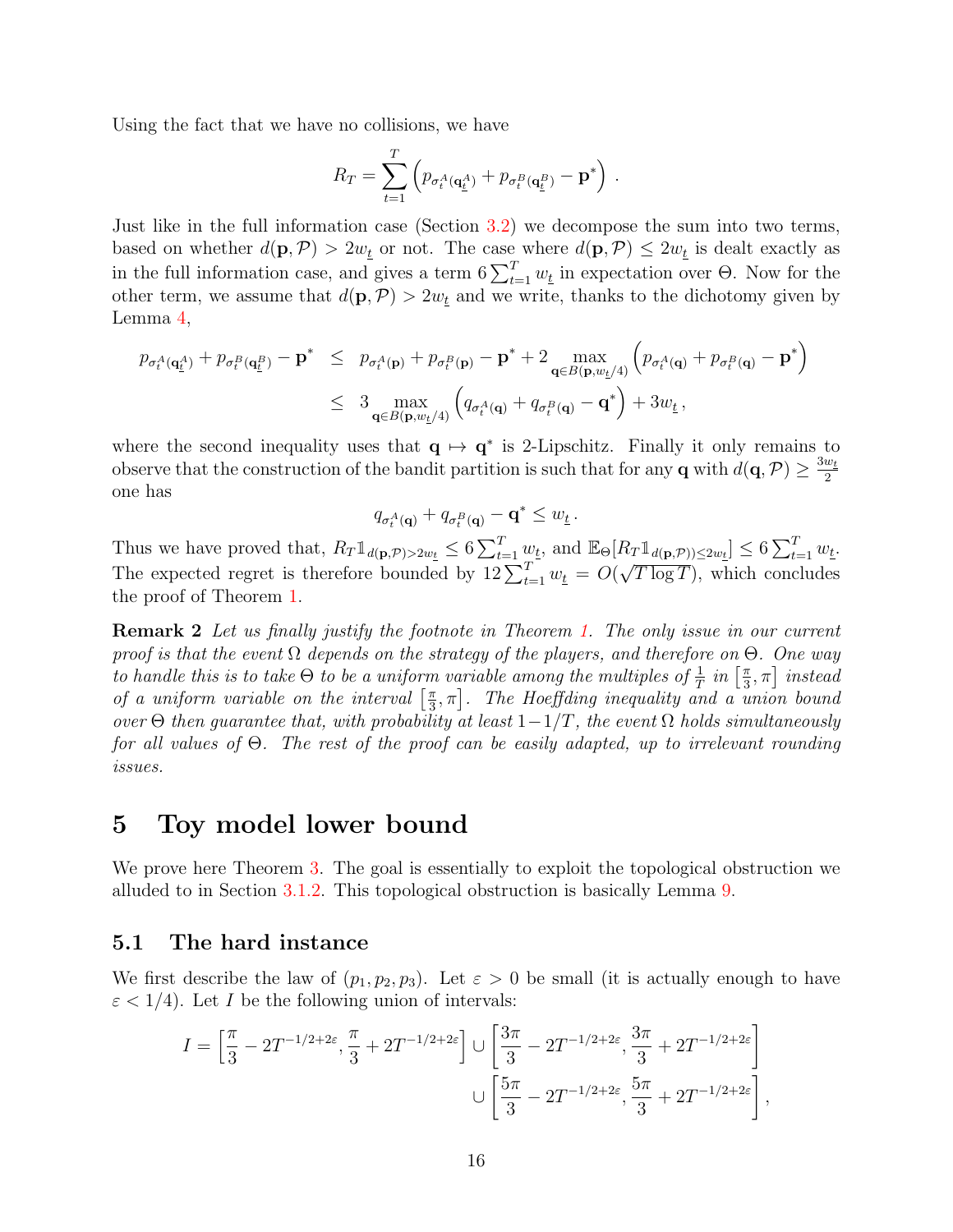with total measure  $12T^{-1/2+2\varepsilon}$ . We assume  $T^{-1/2+2\varepsilon} < \frac{\pi}{6}$  $\frac{\pi}{6}$  so that the definition makes sense. Let  $\Theta$  be a random variable on  $[0, 2\pi]$  with distribution

<span id="page-16-1"></span>
$$
\frac{1}{4\pi} \mathrm{d}\theta + \frac{\mathbb{1}_{\theta \in I}}{24T^{-1/2+2\varepsilon}} \mathrm{d}\theta. \tag{10}
$$

In other words  $\Theta$  is picked uniformly in  $[0, 2\pi]$  with probability  $\frac{1}{2}$  and uniformly in I with probability  $\frac{1}{2}$ .

Finally using the cylindrical coordinates  $\mathbf{p} = [m_{\mathbf{p}}, r_{\mathbf{p}}, \theta_{\mathbf{p}}]$  from Section [3.1.1](#page-6-1) we set  $m_{\mathbf{p}} =$  $1/2, r_{\bf p} = \sqrt{\frac{3}{2}}$  $\frac{3}{2}T^{-\varepsilon}$ , and  $\theta_{\mathbf{p}} = \Theta$ . We also denote by  $(p_1(\Theta), p_2(\Theta), p_3(\Theta))$  the Cartesian coordinates of **p**, and write  $p^*(\Theta)$  for the sum of the two smallest coordinates.

In particular  $(p_1, p_2, p_3)$  is picked on a circle. Moreover, the "reinforcement" near  $\frac{\pi}{3}$ ,  $\pi$ and  $\frac{5\pi}{3}$  of the law of  $\Theta$  implies that the law of  $(p_1, p_2, p_3)$  is reinforced at the places where two  $p_i$  are almost equal, and much larger than the third.

### 5.2 Proof skeleton

From now on, we assume that  $A$  and  $B$  follow a fixed, deterministic strategy. We concentrate on the quantity:

$$
r_t(\theta) = \mathbb{E}\left[2 \cdot \mathbb{1}_{i_t^A = i_t^B} + \mathbb{1}_{i_t^A \neq i_t^B} (p_{i_t^A} + p_{i_t^B}) - \mathbf{p}^*\right] | \Theta = \theta\right].
$$

It is easy to see (and the standard route for bandit lower bounds) that it is sufficient to prove that, for every  $1 \le t \le T$ , we have

<span id="page-16-2"></span>
$$
\mathbb{E}\left[r_t(\Theta)\right] \ge c\sqrt{\frac{\log T}{T}}\,. \tag{11}
$$

Therefore, we fix such a  $t$  until the end of the proof. Key quantities of interest will be the following functions, defined for  $i \in \{1,2,3\}$  and  $X \in \{A, B\}$ :

$$
f_i^X(\theta) = \mathbb{P}\left(i_i^X = i | \Theta = \theta\right).
$$

Even if this depends on t, since t is fixed until the end of the proof, we drop the t in the notation. Since the loss vectors observed by A and B are independent conditionally on  $\Theta$ , we can write

<span id="page-16-0"></span>
$$
r_t(\theta) = \sum_{i=1}^3 f_i^A(\theta) f_i^B(\theta) (2 - p^*(\theta)) + \sum_{i \neq j} f_i^A(\theta) f_j^B(\theta) (p_i(\theta) + p_j(\theta) - p^*(\theta)) \ge 0. \tag{12}
$$

The proof will now proceed by analyzing properties of the functions  $f_i^X$ , in particular the various constraints they must satisfy for the players to hope for a small regret.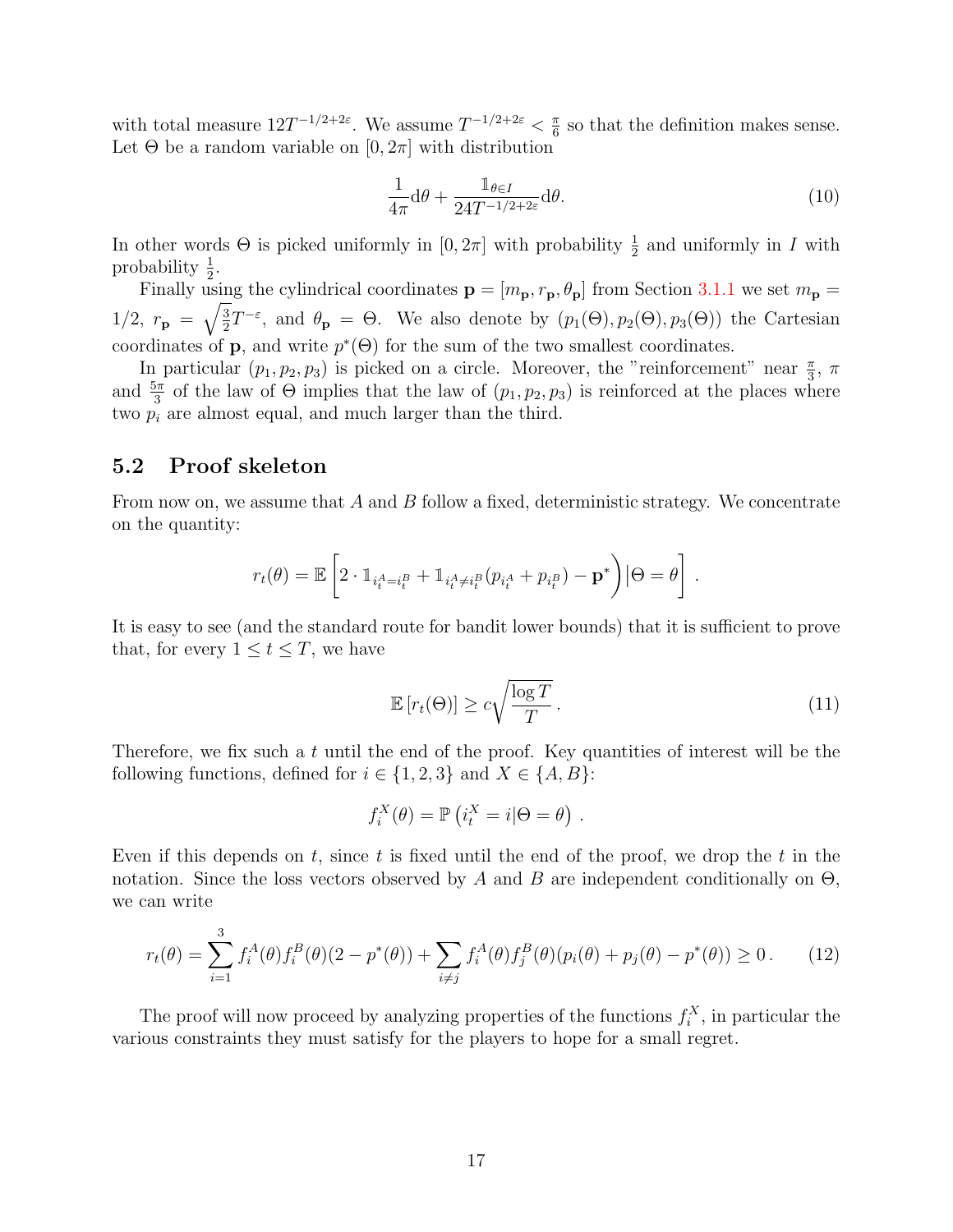#### 5.3 Constraints on the functions  $f_i^X$ i

In our proof, the fact that the players cannot have a very precise estimate of  $\Theta$  will be encoded by the fact that the functions  $f_i^A, f_i^B$  are smooth enough, so that the players cannot change drastically their choices when  $\theta$  varies a little. Therefore, the first step is to prove an estimate on the regularity of the functions  $f_i^A$ ,  $f_i^B$ .

<span id="page-17-2"></span>**Lemma 5** The functions  $f_i^A$  and  $f_i^B$  are analytic. Moreover, let  $\delta > 0$ . Then there is a constant  $c > 0$  (depending on  $\delta$  but not on t or T) such that, for every  $\theta, \theta'$ , we have

 $f_i^A(\theta') \ge (f_i^A(\theta) - \delta) \exp(-c - cT^{1-2\varepsilon}|\theta' - \theta|^2),$ 

and the same is true for  $f_i^B$ .

**Proof.** Both functions are polynomials in  $(p_1, p_2, p_3)$ , so they are analytic in  $\delta$ .

For the second point, we start by defining a "truncation" of the functions  $f_i^A$ . If E is an event, we write

$$
f_i^A(\theta, E) = \mathbb{P}\left(i_t^A = i \text{ and } E \text{ occurs}|\Theta = \theta\right).
$$

We fix a constant C, and denote by  $E_C(\theta)$  the event that  $\left|\sum_{s=1}^{t-1} \ell_s^A(i) - (t-1)p_i(\theta)\right| \le$  $\mathcal{C}_{0}^{(n)}$ √ T for every  $j \in \{1, 2, 3\}$ . By the central limit theorem, if C is chosen large enough (independently of  $\theta$ , t and T), we have  $\mathbb{P}(E_C(\theta)) \geq 1 - \delta$ , so

<span id="page-17-1"></span>
$$
f_i^A(\theta, E_C(\theta)) \ge f_i^A(\theta) - \delta.
$$

On the other hand, we obviously have  $f_i^A(\theta') \geq f_i^A(\theta', E_C(\theta))$ , so it is enough to prove

$$
f_i^A(\theta', E_C(\theta)) \ge f_i^A(\theta, E_C(\theta)) \exp(-c - cT^{1-2\varepsilon}|\theta' - \theta|^2). \tag{13}
$$

For this, let  $\ell = (\ell_s(i))_{1 \leq s \leq t-1, 1 \leq i \leq 3} \in (\{0,1\}^3)^{t-1}$  be a possible value of the loss vectors observed by A until time  $t - 1$ . For  $j \in \{1, 2, 3\}$ , we write  $S(j) = \sum_{s=1}^{t-1} \ell_s(j)$ . Then we have

$$
\log \frac{\mathbb{P}\left(A \text{ observes } \ell | \Theta = \theta'\right)}{\mathbb{P}\left(A \text{ observes } \ell | \Theta = \theta\right)} = \sum_{j=1}^{3} \left( S(j) \log \frac{p_j(\theta')}{p_j(\theta)} + (t - 1 - S(j)) \log \frac{1 - p_j(\theta')}{1 - p_j(\theta)} \right).
$$

The ratio  $\frac{p_j(\theta')}{p_j(\theta)}$  $p_j(\theta)$  is going to 1 as  $T \to +\infty$ , uniformly in  $\theta$ , so we can use the inequality  $log(1+x) \geq x - x^2$  to bound the above quantity from below by

$$
\sum_{j=1}^{3} (p_j(\theta') - p_j(\theta)) \left( \frac{S(j)}{p_j(\theta)} - \frac{t-1-S(j)}{1-p_j(\theta)} \right) - \sum_{j=1}^{3} |p_j(\theta') - p_j(\theta)|^2 \left( \frac{S(j)}{p_j(\theta)^2} + \frac{t-1-S(j)}{(1-p_j(\theta))^2} \right). \tag{14}
$$

The second term is bounded from below by

<span id="page-17-0"></span>
$$
-\sum_{j=1}^{3} |p_j(\theta') - p_j(\theta)|^2 \times \frac{2t}{1/16} \ge -96T^{1-2\varepsilon} |\theta' - \theta|^2,
$$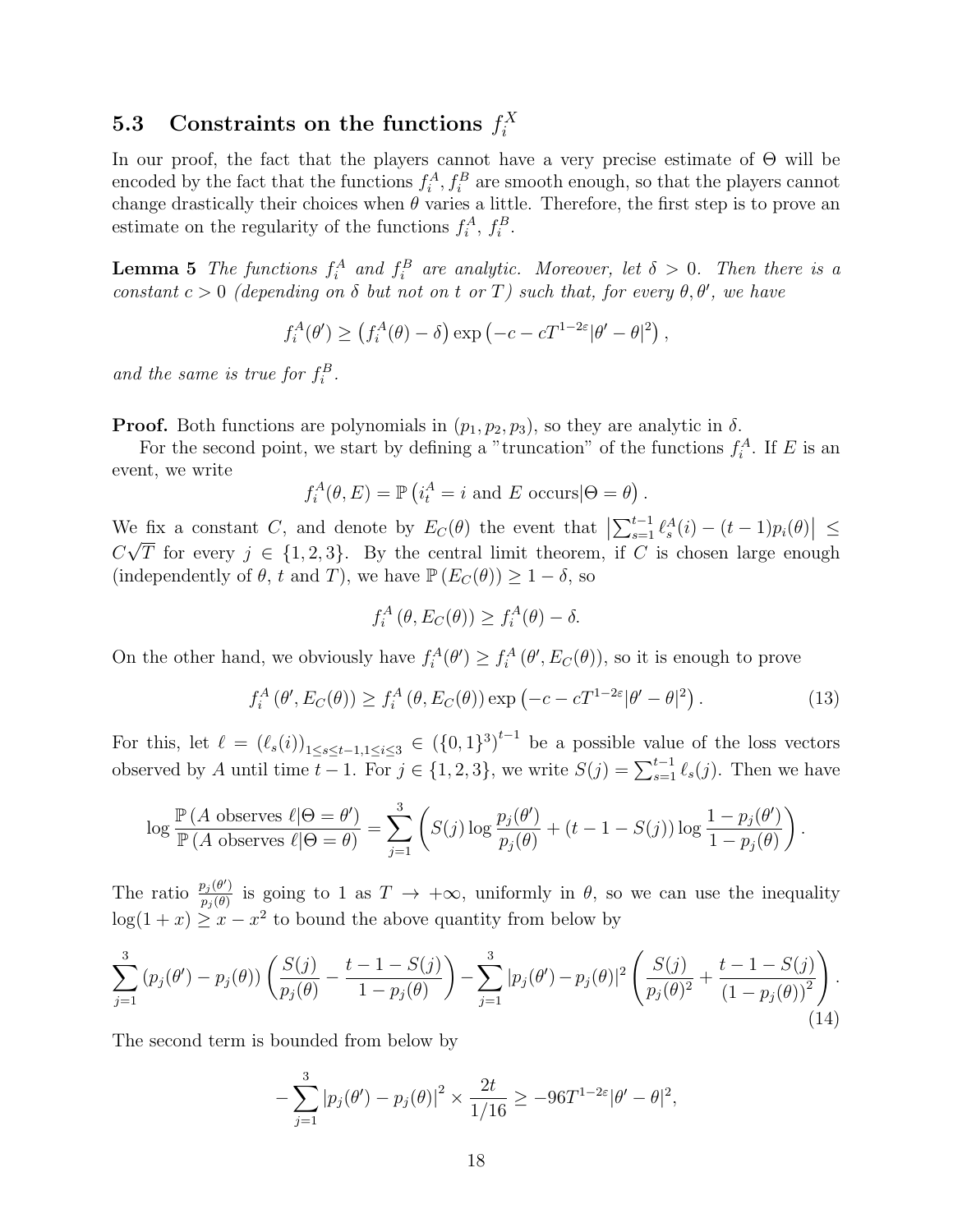by using  $\frac{1}{4} \leq p_j(\theta) \leq \frac{3}{4}$  $\frac{3}{4}$ , and then  $\Big|$  ${\rm d}p_j(\theta)$  $d\theta$  $\vert \leq T^{-\varepsilon}$  and  $t \leq T$ .

On the other hand, since we work on the event  $E_C(\theta)$ , we have  $|S(j) - (t-1)p_j(\theta)| \le$  $\mathcal{C}_{0}^{(n)}$ On the other hand, since we work on the event  $E_C(v)$ , we have  $|\mathcal{O}(f) - (t-1)p_j(v)| \ge \sqrt{T}$ , so both  $\frac{S(j)}{p_j(\theta)}$  and  $\frac{t-1-S(j)}{1-p_j(\theta)}$  are close to  $t-1$ . More precisely, we can bound the absolute value of the first sum of  $(14)$  by

$$
\sum_{j=1}^3 |p_j(\theta') - p_j(\theta)| \times 2 \frac{C\sqrt{T}}{1/4} \le 24CT^{1/2-\varepsilon} |\theta' - \theta| \le 12C \left(1 + T^{1-2\varepsilon} |\theta' - \theta|^2\right).
$$

By combining our estimates on [\(14\)](#page-17-0), we obtain, for every  $\ell$  compatible with  $E_C(\theta)$ :

 $\mathbb{P}(A \text{ observes } \ell | \Theta = \theta') \ge \mathbb{P}(A \text{ observes } \ell | \Theta = \theta) \exp (-c - cT^{1-2\varepsilon}|\theta' - \theta|^2),$ 

with  $c = 12C + 96$ . This proves [\(13\)](#page-17-1) and the lemma.

The next lemma expresses the risk of collision: if  $f_i^A(\theta)$  and  $f_i^B(\theta')$  are both large for  $\theta'$ close to  $\theta$ , then there is a risk that both players pull the arm i and a large loss occurs. In all the rest of the paper, we will write  $x \succeq y$  if x is larger than y times an absolute constant, which does not depend on t or T or  $\theta$ , but which may vary from line to line.

<span id="page-18-1"></span>**Lemma 6** There is an absolute constant  $\eta$  such that the following holds. Assume that there is an arm i and  $\theta$ ,  $\theta'$  with  $|\theta' - \theta| \leq \eta T^{\varepsilon} \sqrt{\frac{\log T}{T}}$  $\frac{gT}{T}$ , such that

$$
f_i^A(\theta) \ge \frac{1}{10} \text{ and } f_i^B(\theta') \ge \frac{1}{10}.
$$

Then  $r_t(\theta) \succeq T^{-\varepsilon/2}$  and  $\mathbb{E}[r_t(\Theta)] \succeq T^{-\frac{1}{2}+\frac{\varepsilon}{2}}$ .

**Proof.** Since every term in [\(12\)](#page-16-0) is nonnegative, if T is large enough so that all the  $p_i$  are at most  $\frac{3}{4}$ , we can write

$$
r_t(\theta) \ge f_i^A(\theta) f_i^B(\theta) (2 - p^*(\theta))
$$
  
\n
$$
\ge \frac{1}{2} f_i^A(\theta) \left( f_i^B(\theta') - \frac{1}{20} \right) \exp \left( -c - c |\theta' - \theta|^2 T^{1-2\varepsilon} \right)
$$
  
\n
$$
\ge T^{-c\eta^2}
$$
  
\n
$$
\ge T^{-\varepsilon/2},
$$

provided  $\eta$  was chosen small enough compared to  $\varepsilon$ . The second inequality uses Lemma [5](#page-17-2) with  $\delta = \frac{1}{20}$ . For the second point of the lemma, assume without loss of generality  $\theta < \theta'$ . For every  $\tilde{\theta}''$  in the interval

<span id="page-18-0"></span>
$$
\left[\theta - T^{\varepsilon - 1/2}, \theta' + T^{\varepsilon - 1/2}\right],\tag{15}
$$

we have  $|\theta'' - \theta|, |\theta'' - \theta'| \leq 2\eta T^{\varepsilon} \sqrt{\frac{\log T}{T}}$  $\frac{gT}{T}$  (provided T is large enough), so Lemma [5](#page-17-2) gives

$$
f_i^A(\theta'') \succeq T^{-4\eta^2 c} \succeq T^{-\varepsilon/4}
$$
 and  $f_i^B(\theta'') \succeq T^{-4\eta^2 c} \succeq T^{-\varepsilon/4}$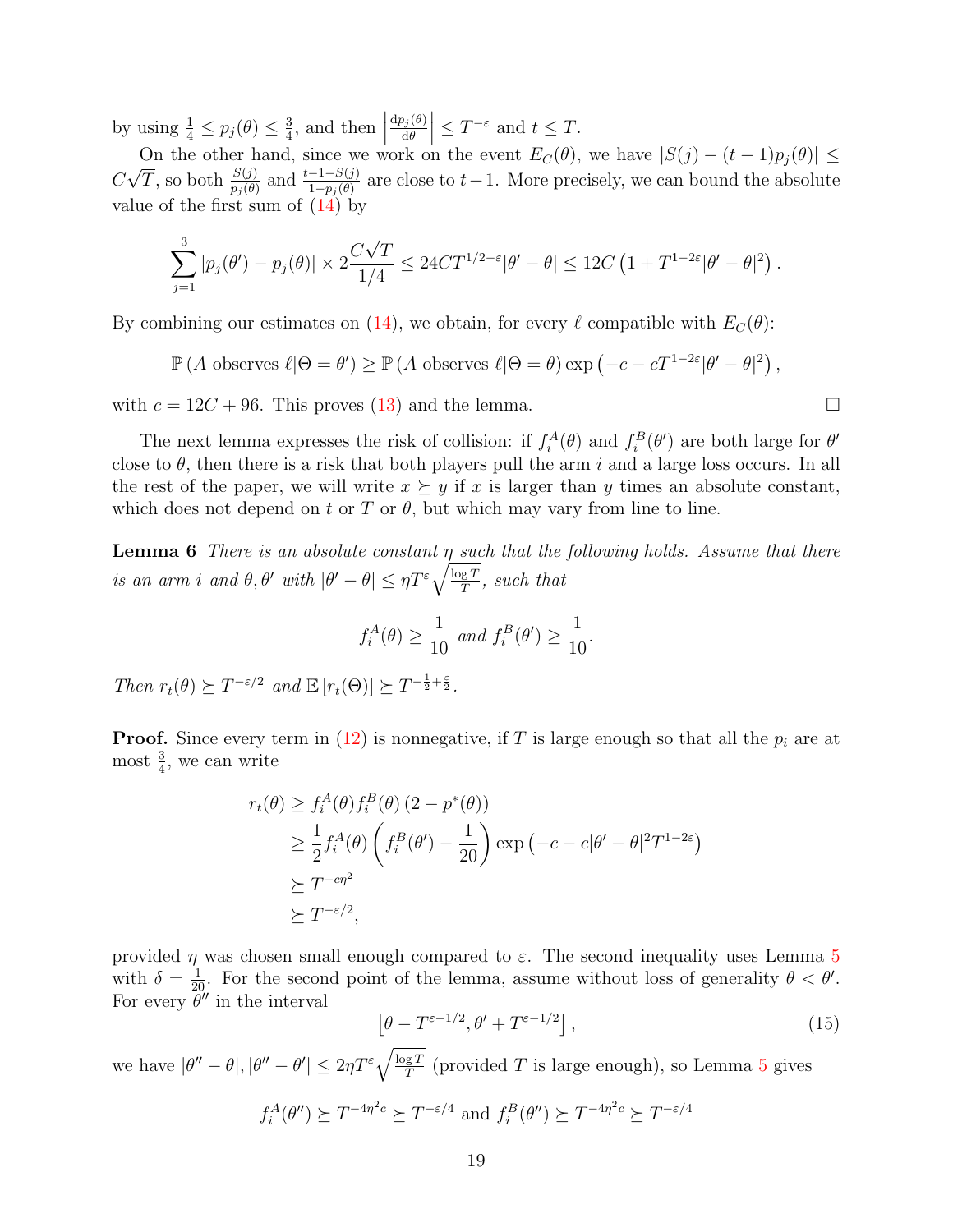provided  $\eta$  is small enough. Hence  $r_t(\theta'') \succeq T^{-\varepsilon/2}$ . Moreover, we know from [\(12\)](#page-16-0) that  $r_t(\Theta) \geq 0$ , so

$$
\mathbb{E}\left[r_t(\Theta)\right] \succeq T^{-\varepsilon/2} \mathbb{P}\left(\theta - T^{\varepsilon - 1/2} \leq \Theta \leq \theta' + T^{\varepsilon - 1/2}\right) \geq T^{-\varepsilon/2} \times \frac{2T^{\varepsilon - 1/2}}{4\pi} \succeq T^{-1/2 + \varepsilon/2},
$$

where in the end we used the law of  $\Theta$  [\(10\)](#page-16-1).

**Remark 3** This is the only place in the proof where it was necessary that the fluctuations of  $(p_1, p_2, p_3)$  are of order  $T^{-\varepsilon}$  instead of 1. If the fluctuations were constant, the interval of [\(15\)](#page-18-0) would have size  $T^{-1/2}$  instead of  $T^{\varepsilon-1/2}$ .

We now define several regions on the unit circle. Our goal will then be to show in a quantitative way that the players must make certain choices on each of these regions (Lemmas [7](#page-19-0) and [8\)](#page-20-0). More precisely, we write:

- $I_1 = \left[\frac{\pi}{3} 2T^{-1/2+2\varepsilon}, \frac{\pi}{3} + 2T^{-1/2+2\varepsilon}\right],$
- $I_2 = \left[ \pi 2T^{-1/2+2\varepsilon}, \pi + 2T^{-1/2+2\varepsilon} \right],$
- $I_3 = \left[\frac{5\pi}{3} 2T^{-1/2+2\varepsilon}, \frac{5\pi}{3} + 2T^{-1/2+2\varepsilon}\right],$
- $I_{12} = \left[\frac{\pi}{3} + T^{-1/2+2\varepsilon}, \pi T^{-1/2+2\varepsilon}\right],$
- $I_{23} = \left[ \pi + T^{-1/2+2\varepsilon}, \frac{5\pi}{3} T^{-1/2+2\varepsilon} \right],$
- $I_{31} = \left[\frac{5\pi}{3} + T^{-1/2+2\varepsilon}, 2\pi\right] \cup \left[0, \frac{\pi}{3} T^{-1/2+2\varepsilon}\right].$

See also Figure [4](#page-20-1) to see what these intervals look like. Basically,  $I_i$  is the region where the arm *i* is way better than the two others but the two others are close to each other.  $I_{i_1 i_2}$  is the region where the arms  $i_1$  and  $i_2$  are significantly better than the last one. Note also that  $I_1 \cup I_2 \cup I_3$  is precisely the set I of [\(10\)](#page-16-1) where the distribution of  $\Theta$  is "reinforced".

The next lemma means that in the interval  $I_i$ , it is absolutely necessary that one of the players picks the arm  $i$ .

<span id="page-19-0"></span>**Lemma 7** Let  $i_1, i_2, i_3$  be any permutation of the indices 1, 2, 3. Assume that there is  $\theta \in I_{i_1}$ such that

$$
f_{i_2}^A(\theta) f_{i_3}^B(\theta) \ge \frac{1}{100}.
$$

Then  $r_t(\theta) \succeq T^{-\varepsilon}$  and  $\mathbb{E}[r_t(\Theta)] \succeq T^{-2\varepsilon}$ .

**Proof.** Without loss of generality, assume  $i_1 = 1, i_2 = 2, i_3 = 3$ . Since each term in [\(12\)](#page-16-0) is nonnegative, we have

$$
r_t(\theta) \ge f_2^A(\theta) f_3^B(\theta) (p_2(\theta) + p_3(\theta) - p^*(\theta)) \ge \frac{1}{100} (\max(p_2(\theta), p_3(\theta)) - p_1(\theta)) \succeq T^{-\varepsilon},
$$

by the definition of  $I_1$ .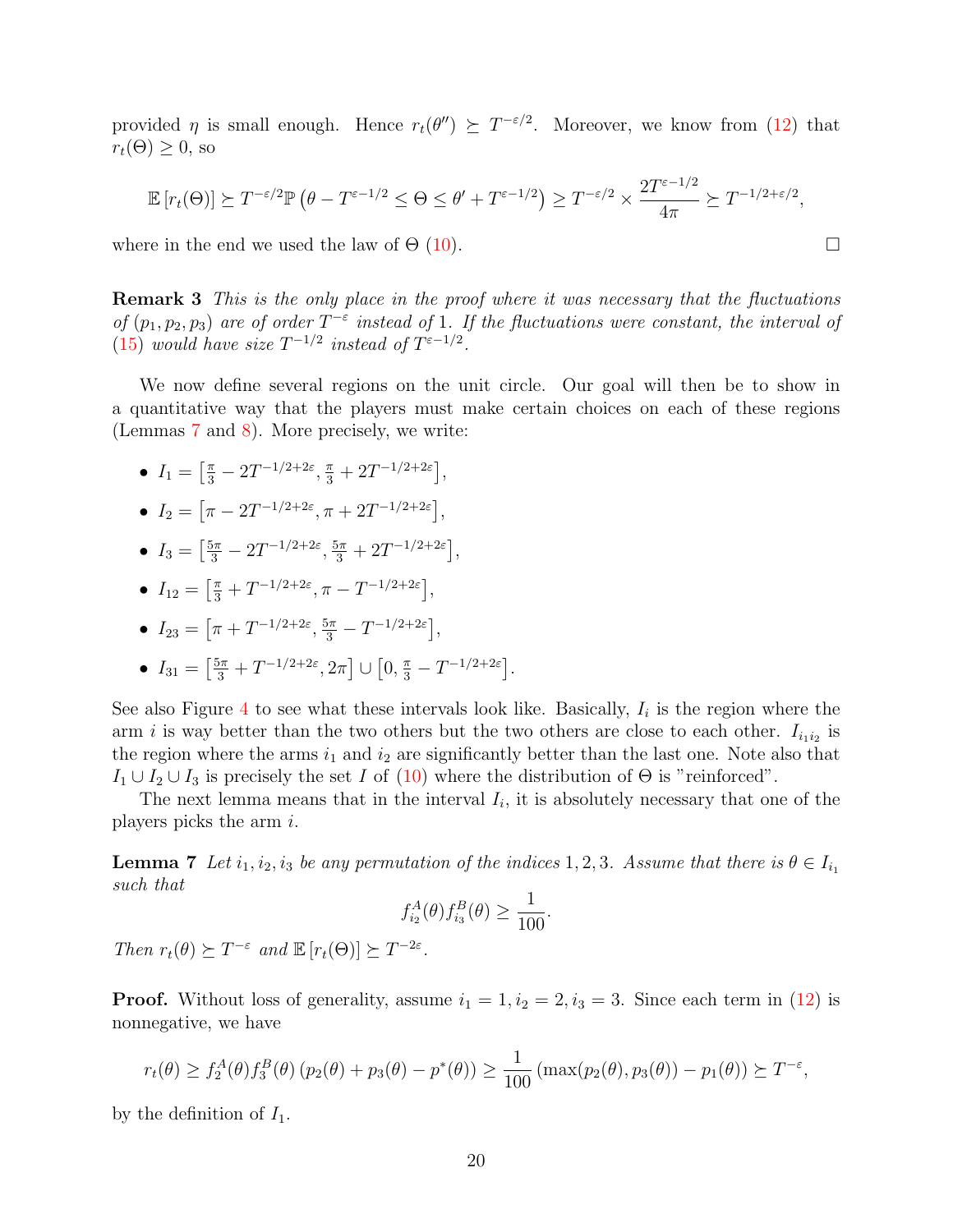<span id="page-20-1"></span>

**Figure 4:** The sets  $I_i$  and  $I_{i_1 i_2}$ .

Similarly, for every  $\theta'$  with  $|\theta' - \theta| \leq T^{\epsilon - 1/2}$ , by Lemma [5,](#page-17-2) we have  $r_t(\theta') \succeq r_t(\theta) \succeq T^{-\epsilon}$ . Therefore:

$$
\mathbb{E}\left[r_t(\Theta)\right] \succeq T^{-\varepsilon} \mathbb{P}\left(|\Theta - \theta| \leq T^{\varepsilon - 1/2}\right) \succeq T^{-\varepsilon} \frac{T^{\varepsilon - 1/2}}{T^{2\varepsilon - 1/2}},
$$

where the last inequality follows from the law of  $\Theta$  [\(10\)](#page-16-1), and more precisely the fact that it is "reinforced" on  $I_1 \cup I_2 \cup I_3$ .

After Lemmas [6](#page-18-1) and [7,](#page-19-0) we now state a third constraint on the strategy of the players. This one states that a suboptimal choice cannot be made on a too large region, and in particular not on the whole region  $I_1 \cap I_{12}$ .

<span id="page-20-0"></span>**Lemma 8** Let  $i_1, i_2, i_3$  be any permutation of the indices  $1, 2, 3$ .

• Let  $\theta \in I_{i_1} \cap I_{i_1 i_2}$ . If

$$
f_{i_1}^A(\theta) f_{i_3}^B(\theta) \ge \frac{1}{100}
$$
 or  $f_{i_3}^A(\theta) f_{i_1}^B(\theta) \ge \frac{1}{100}$ ,

then  $r_t(\theta) \succeq T^{-1/2+\varepsilon}$ .

 $\bullet$  If

$$
f_{i_1}^A(\theta) f_{i_3}^B(\theta) + f_{i_3}^A(\theta) f_{i_1}^B(\theta) \ge \frac{2}{100}
$$

for all  $\theta \in I_{i_1} \cap I_{i_1 i_2}$ , then  $\mathbb{E}\left[r_t(\Theta)\right] \succeq T^{-1/2+\varepsilon}$ .

**Proof.** Without loss of generality, assume  $i_1 = 1$ ,  $i_2 = 2$ ,  $i_3 = 3$ , so that  $p_1(\theta) < p_2(\theta) < p_3(\theta)$ on  $I_1 \cap I_{12}$ . For the first point, by [\(12\)](#page-16-0), we have

$$
r_t(\theta) \ge f_1^A(\theta) f_3^B(\theta) (p_3(\theta) - p_2(\theta)) \succeq T^{-1/2 + \varepsilon},
$$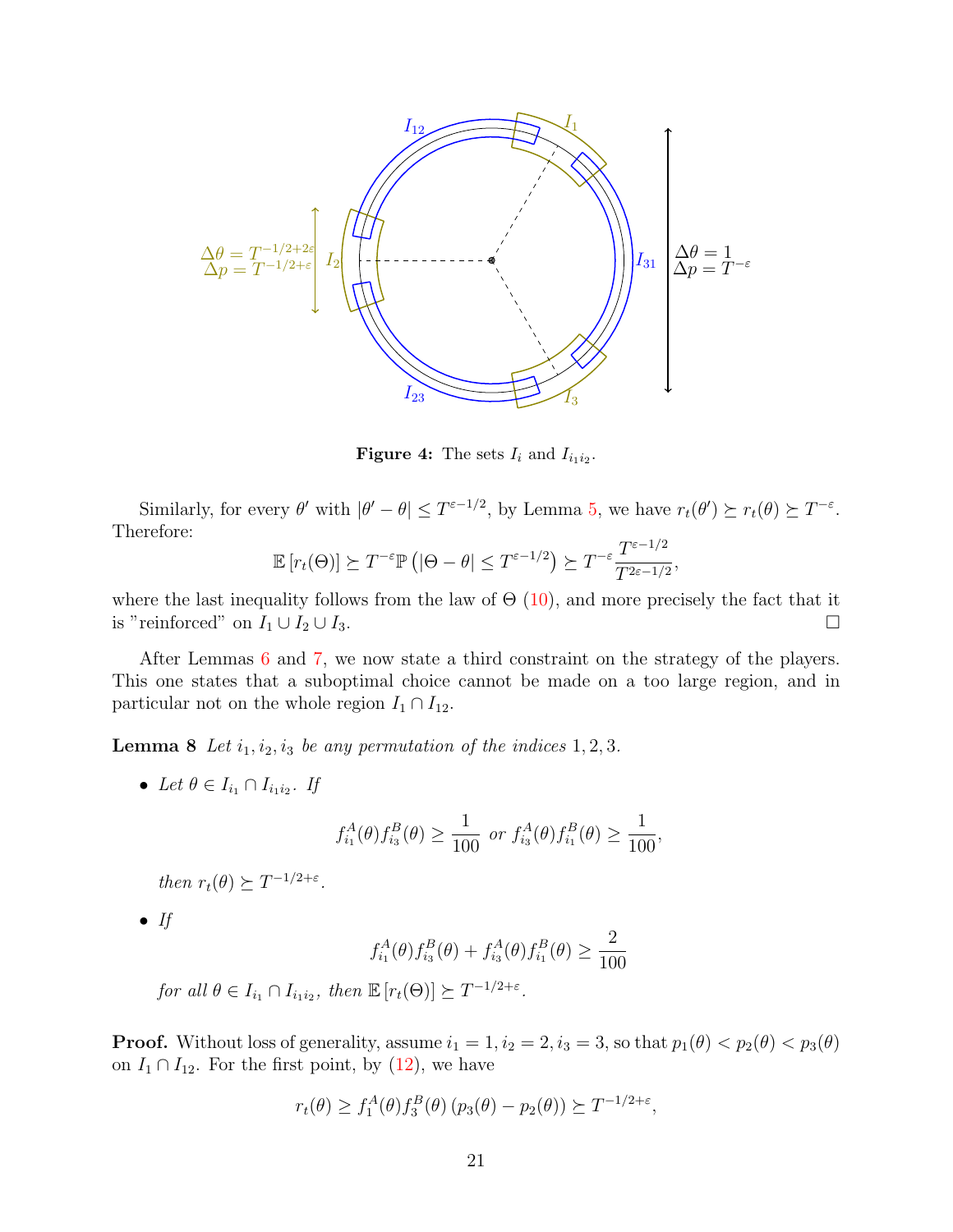where the last inequality follows from the definition of  $I_{12}$ .

This implies that under the assumptions of the second point, we have  $r_t(\theta) \succeq T^{-1/2+\varepsilon}$ for all  $\theta \in I_1 \cap I_{12}$ , so

$$
\mathbb{E}\left[r_t(\Theta)\right] \succeq T^{-1/2+\varepsilon} \mathbb{P}\left(\Theta \in I_{12} \cap I_1\right) \succeq T^{-1/2+\varepsilon}
$$

by  $(10)$ .

## 5.4 Proof of Theorem [3](#page-3-1)

We recall that  $1 \le t \le T$  is fixed. As noted earlier, it is sufficient to check  $\mathbb{E}\left[r_t(\Theta)\right] \succeq \sqrt{\frac{\log T}{T}}$  $\frac{{\rm g}\,T}{T}.$ For each  $\theta$ , let  $a(\theta)$  (resp.  $b(\theta)$ ) be the set of arms i such that  $f_i^A(\theta)$  (resp.  $f_i^B(\theta)$ ) is at least  $\frac{1}{10}$ .

It follows from Lemma [6](#page-18-1) that if  $\mathbb{E}\left[r_t(\Theta)\right] \preceq \sqrt{\frac{\log T}{T}}$  $\frac{gT}{T}$ , then  $a(\theta) \cap b(\theta) = \emptyset$  and clearly  $a(\theta)$ and  $b(\theta)$  are nonempty, so only the following situations can occur:

- $a(\theta)$  and  $b(\theta)$  are disjoint singletons;
- $a(\theta)$  is a singleton and  $b(\theta)$  its complement;
- $b(\theta)$  is a singleton and  $a(\theta)$  its complement.

We denote by  $E(\theta)$  the pair  $(a(\theta), b(\theta))$ . We will write  $E(\theta)$  in a compact form. For example, if  $a(\theta) = \{1,3\}$  and  $b(\theta) = \{2\}$ , we will write  $E(\theta) = (13, 2)$ . The 12 possible values of  $E(\theta)$ split the circle on which  $\theta$  lives into regions. Since the functions  $f_i^A$  and  $f_i^B$  are analytic by Lemma [5,](#page-17-2) these regions are finite unions of intervals. Moreover, Lemma [6](#page-18-1) shows that  $a(\theta) \cap b(\theta') = \emptyset$  if  $|\theta' - \theta| \leq \eta T^{\varepsilon} \sqrt{\frac{\log T}{T}}$  $\frac{gT}{T}$ , so certain regions may not touch each other. More precisly, the graph of possible adjacence of these regions is summed up on Figure [5.](#page-22-0)

Moreover, if  $\mathbb{E}\left[r_t(\Theta)\right] \preceq \sqrt{\frac{\log T}{T}}$  $\frac{gT}{T}$ , then Lemmas [7](#page-19-0) and [8](#page-20-0) imply respectively the following.

- <span id="page-21-1"></span>1. For  $i \in \{1, 2, 3\}$  and  $\theta \in I_i$ , we have  $i \in a(\theta) \cup b(\theta)$ ;
- 2. for any permutation  $i_1, i_2, i_3$  of the indices 1, 2, 3, there is  $\theta_{i_1 i_2} \in I_{i_1} \cap I_{i_1 i_2}$  such that  $\{i_1, i_3\}$  is not included in  $a(\theta_{i_1 i_2}) \cup b(\theta_{i_1 i_2})$ . Since  $i_1$  is always in the union by the previous item, it means that  $E(\theta_{i_1 i_2})$  has to be  $(i_1, i_2)$  or  $(i_2, i_1)$ .

<span id="page-21-0"></span>**Lemma 9** There is a permutation  $i_1, i_2, i_3$  of the indices 1, 2, 3 such that:

$$
E(\theta_{i_1 i_2}) = (i_1, i_2) \text{ but } E(\theta_{i_2 i_1}) = (i_2, i_1), \text{ or } E(\theta_{i_1 i_2}) = (i_2, i_1) \text{ but } E(\theta_{i_2 i_1}) = (i_1, i_2).
$$

**Proof.** Suppose this is not the case, and assume without loss of generality that  $E(\theta_{12}) =$ ([1](#page-21-1), 2). By Item 1 above, we know that for every  $\theta \in I_1$ , the arm 1 must be in exactly one of the two sets  $a(\theta)$  and  $b(\theta)$ . Since  $I_1$  is connected, it is always in the same set, so  $1 \in a(\theta)$ . In particular, since  $\theta_{13} \in I_1$ , we have  $1 \in a(\theta_{13})$ , so  $E(\theta_{13}) = (1, 3)$ .

But by our assumption that we are on a counter-example to Lemma [9,](#page-21-0) it follows that  $E(\theta_{31}) = (1,3)$  $E(\theta_{31}) = (1,3)$  $E(\theta_{31}) = (1,3)$ . By the same argument using Item 1, this implies  $E(\theta_{32}) = (2,3)$ , so by our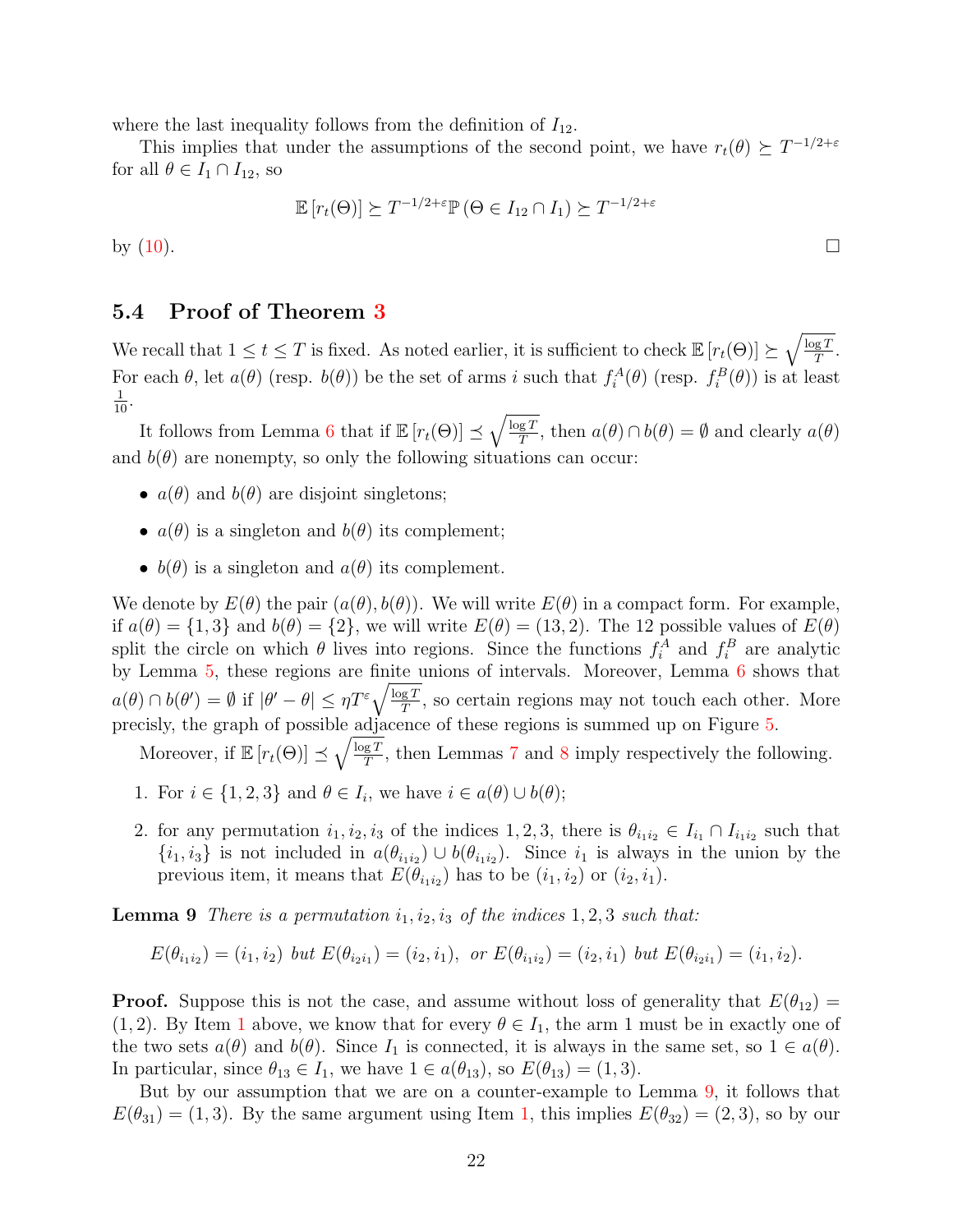<span id="page-22-0"></span>

**Figure 5:** The collision graph: the vertices are the possible values of  $E(\theta)$ . The pairs of vertices linked by a full edge correspond to regions that may be neighbour. Note that  $(1, 2)$  and  $(1, 3)$ are not linked by a full edge, because at the boundary we would have  $f_2^B(\theta) = f_3^B(\theta) = \frac{1}{10}$  but  $f_1^B(\theta) < \frac{1}{10}$ , which is not possible since  $f_1^B + f_2^B + f_3^B = 1$ . The vertices not linked by any edge correspond to regions which must be separated by at least  $\eta T^{\varepsilon} \sqrt{\frac{\log T}{T}}$  $\frac{gT}{T}$  to avoid the risk of a collision.

assumption  $E(\theta_{23}) = (2, 3)$ . Hence  $E(\theta_{21}) = (2, 1)$  $E(\theta_{21}) = (2, 1)$  $E(\theta_{21}) = (2, 1)$  by Item 1 and finally  $E(\theta_{12}) = (2, 1)$  by our assumption. This is a contradiction.

We are now in position to conclude the proof of Theorem [3.](#page-3-1) We consider a counter-example to [\(11\)](#page-16-2). By Lemma [9,](#page-21-0) without loss of generality, we can assume  $E(\theta_{12}) = (1, 2)$  and  $E(\theta_{21}) = (2, 1)$ , where  $\theta_{12} \in I_1 \cap I_{12}$  and  $\theta_{21} \in I_2 \cap I_{12}$ , so  $\theta_{12} < \theta_{21}$ . We define

$$
\hat{\theta} = \inf \{ \theta \in [\theta_{12}, \theta_{21}] | E(\theta) = (2, 1) \},
$$
  

$$
\tilde{\theta} = \sup \{ \theta \in [\theta_{12}, \hat{\theta}] | E(\theta) = (1, 2) \}.
$$

We note that by definition of  $I_{12}$ , we have

$$
\frac{\pi}{3} + T^{-1/2+2\varepsilon} \le \widetilde{\theta} < \widehat{\theta} \le \pi - T^{-1/2+2\varepsilon},
$$

with  $\widehat{\theta} - \widetilde{\theta} \geq \eta T^{\varepsilon} \sqrt{\frac{\log T}{T}}$  $\frac{gT}{T}$  to avoid collisions (see Figure [5\)](#page-22-0). By definition, for  $\theta < \theta < \theta$ , we have  $E(\theta) \neq (1, 2), (2, 1),$  so  $3 \in a(\theta) \cup b(\theta)$ . But note that on Figure [5,](#page-22-0) the vertices  $(1, 2)$ and  $(2, 1)$  disconnect the graph into two parts: the "top" part, where  $3 \in b(\theta)$ , and the "bottom" part, where  $3 \in a(\theta)$ . It follows that either  $3 \in a(\theta)$  for all  $\tilde{\theta} < \theta < \hat{\theta}$ , or  $3 \in b(\theta)$ for all such  $\theta$ . Without loss of generality, assume that we are in the first case.

To finish the proof, we distinguish three cases according to the values of  $\theta$  and  $\theta$  in the interval  $I_{12}$ .

• Case 1:  $\frac{\pi}{3} + \frac{\pi}{100} \leq \hat{\theta} < \hat{\theta}$ . In this case, note that by the graph of Figure [5,](#page-22-0) the region where  $E(\theta) = (3, 2)$  must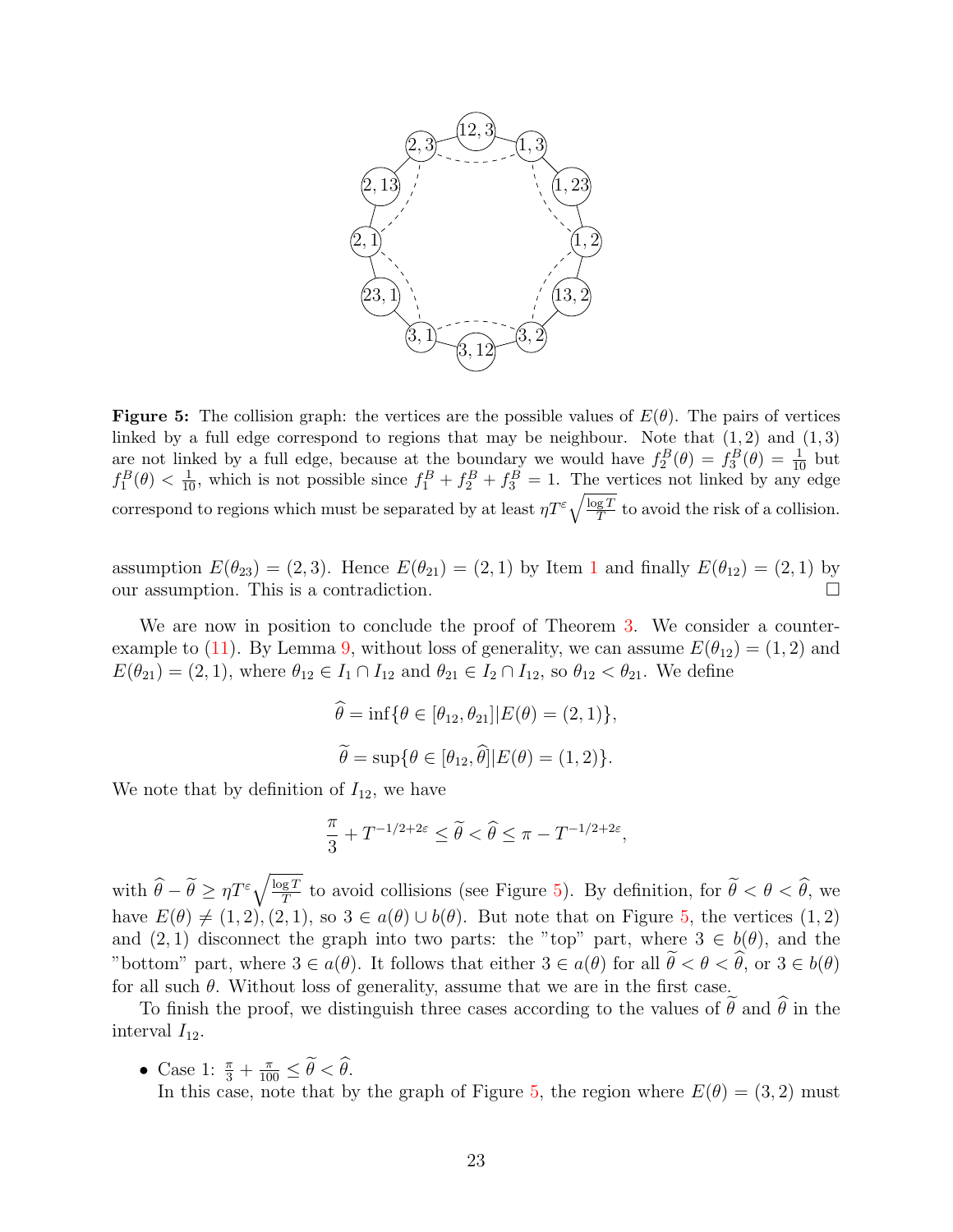be separated from  $\widehat{\theta}$  by at least  $\eta T^{\varepsilon} \sqrt{\frac{\log T}{T}}$  $\frac{gT}{T}$ . Hence, there is an interval J of length at least  $\eta T^{\varepsilon} \sqrt{\frac{\log T}{T}}$  where  $3 \in a(\theta)$  and  $1 \in b(\theta)$ . For any  $\theta$  in this interval, we have

$$
r_t(\theta) \ge f_3^A(\theta) f_1^B(\theta) (p_1(\theta) + p_3(\theta) - p^*(\theta))
$$
  
\n
$$
\ge \frac{1}{100} (p_3(\theta) - p_2(\theta))
$$
  
\n
$$
\ge T^{-\epsilon},
$$

where the second inequality follows from the definitions of  $a(\theta)$  and  $b(\theta)$ , and the last one from  $\theta > \frac{\pi}{3} + \frac{\pi}{100}$ . From the law of  $\Theta$ , it follows that

$$
\mathbb{E}\left[r_t(\Theta)\right] \succeq T^{-\varepsilon} \mathbb{P}\left(\Theta \in J\right) \geq T^{-\varepsilon} \times \frac{1}{4\pi} \eta T^{\varepsilon} \sqrt{\frac{\log T}{T}} \succeq \sqrt{\frac{\log T}{T}}.
$$

• Case 2:  $\hat{\theta} < \hat{\theta} \leq \pi - \frac{\pi}{100}$ .

This case is similar to the first one where we exchange the roles of the arms 1 and 2: there is an interval  $J' \subset \left[\frac{\pi}{3}\right]$  $\frac{\pi}{3}, \pi - \frac{\pi}{100}$  with length at least  $\eta T^{\varepsilon} \sqrt{\frac{\log T}{T}}$  where  $3 \in a(\theta)$ and  $2 \in b(\theta)$ . On this interval, we have

$$
r_t(\theta) \ge f_3^A(\theta) f_2^B(\theta) (p_3(\theta) - p_1(\theta)) \succeq T^{-\varepsilon},
$$

so we get  $\mathbb{E}\left[r_t(\Theta)\right] \succeq \sqrt{\frac{\log T}{T}}$  $\frac{{\rm g}\,T}{T}$  .

• Case 3:  $\theta < \frac{\pi}{3} + \frac{\pi}{100} < \pi - \frac{\pi}{100} < \theta$ . In this case, we have  $3 \in a(\theta)$  on the full interval  $\left[\frac{\pi}{3} + \frac{\pi}{100}, \pi - \frac{\pi}{100}\right]$ , so for any  $\theta$  in that interval we have

$$
r_t(\theta) \ge f_3^A(\theta) (p_3(\theta) - \max (p_1(\theta), p_2(\theta))) \succeq T^{-\varepsilon}.
$$

Since this interval is macroscopic, the variable  $\Theta$  lands in it with probability  $\succeq 1$ , so  $\mathbb{E}\left[r_t(\Theta)\right] \succeq T^{-\varepsilon}$ , which concludes the proof.

Remark 4 Separating different cases was necessary in the end: for example, if the interval  $[\tilde{\theta}, \tilde{\theta}]$  is very close to  $\frac{\pi}{3}$ , then the arm 2 is barely better than 3, so we lose almost nothing on the interval where  $E(\tilde{\theta}) = (3, 1)$ . However, we lose a lot when  $E(\theta) = (3, 2)$ .

# <span id="page-23-0"></span>6 Bandit upper bound with collisions

We prove here Theorem [2.](#page-2-0)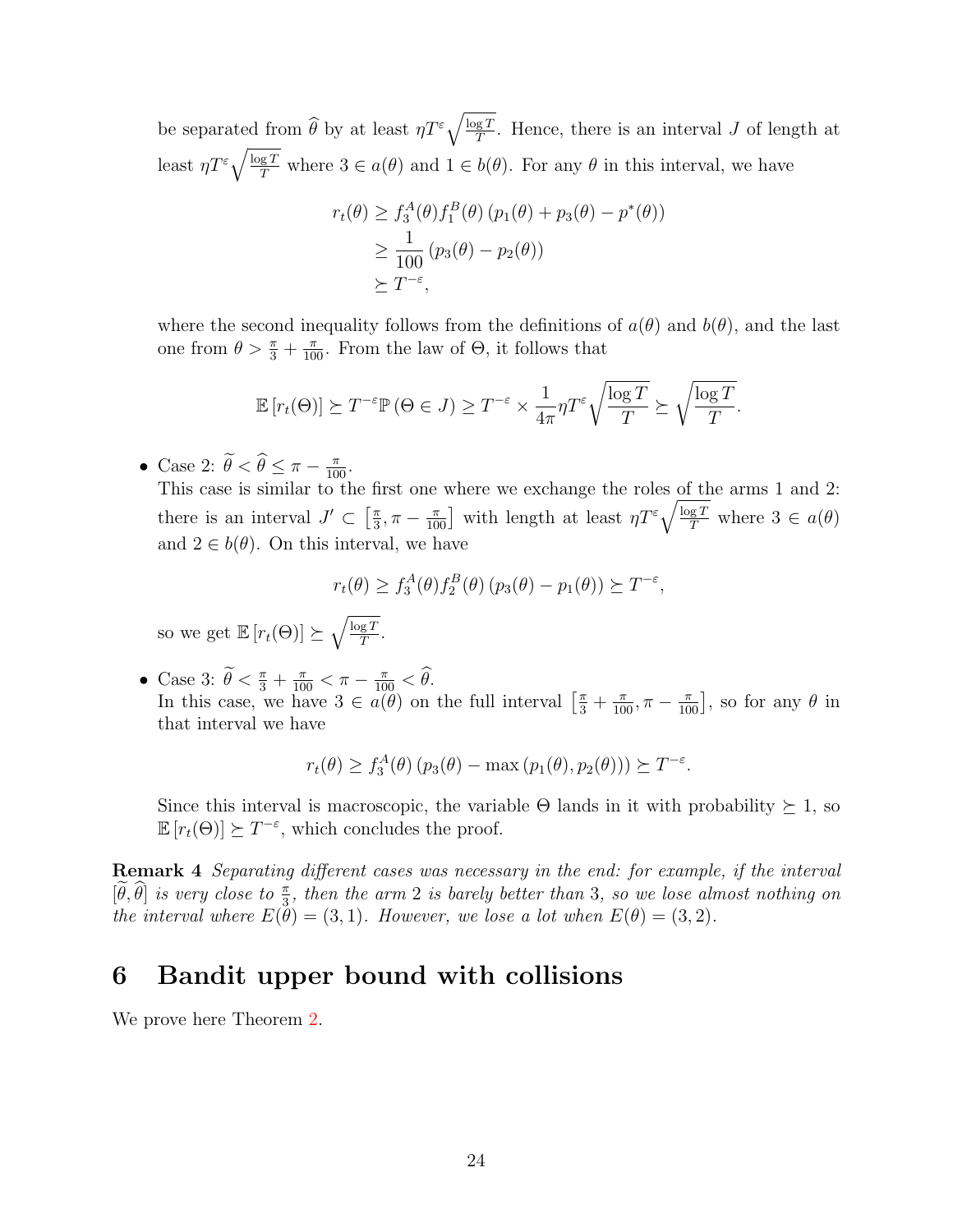### 6.1 Strategy

We denote by  $q_t^X(i)$  the empirical mean for arm i using the observed rewards on arm i up to time t by player  $X$ .

Initialization phase: During  $t_0 = 40\sqrt{T \log(T)}$  rounds, Alice stays on action 3, and Bob alternates between action 1 and 2. We set

$$
\mathcal{B} = \{1, 2, 3\} \setminus \left\{ i \in \{1, 2\} : q_{t_0}^B(i) \ge 1 - \sqrt{\frac{\log(T)}{T}} \right\}
$$

.

to be the set of *valid* actions for Bob. Note that this set is always nonempty since  $3 \in \mathcal{B}$ .

For the rest of the game  $(t > t_0)$ , Alice and Bob will play a phase-based strategy. Assume that  $t_0 = 2^{k_0}$  for some  $k_0 \in \mathbb{N}$ . For each phase  $k \geq k_0$  we define the strategies as follows.

### Alice:

- <span id="page-24-1"></span>(i) At the beginning of a phase, i.e. for  $t = 2^k + 1$ , if  $|q_t^A(1) - q_t^A(2)| \ge 10\sqrt{\frac{\log(T)}{t-t_0}}$  then for the rest of the game Alice stays put on  $\arg \max_{i \in \{1,2\}} q_t^A(i)$ .
- (ii) Otherwise for all  $t \in [2^k + 1, 2^{k+1}]$  Alice plays action 1 if k is odd and action 2 if k is even.

### Bob:

- <span id="page-24-0"></span>(iii) If  $\mathcal{B} = \{1, 2, 3\}$ , then at the beginning of a phase  $t = 2^k + 1$ , if  $q_t^B(3) - \max_{i \in \{1, 2\}} q_t^B(i) \ge$  $100\sqrt{\frac{\log(T)}{t}}$ , then we remove action 3 from the valid actions for Bob, i.e., we set  $\mathcal{B} =$ {1, 2}.
- <span id="page-24-3"></span>(iv) On the other hand, if  $q_t^B(3) - \min_{i \in \{1,2\} \cap \mathcal{B}} q_t^B(i) \leq -100 \sqrt{\frac{\log(T)}{t}}$ , then Bob plays action 3 until the end of the game.
- (v) For any  $t \in [2^k+1, 2^{k+1}]$ , Bob plays alternatively between the actions in  $\mathcal{B} \setminus \{i_k\}$ , where  $i_k = 1$  if k is odd, and  $i_k = 2$  if k is even. (Note that  $\mathcal{B} \setminus \{i_k\}$  is always non-empty since per item [\(iii\)](#page-24-0) we either have  $3 \in \mathcal{B}$  or  $\mathcal{B} = \{1, 2\}$ .)
- <span id="page-24-2"></span>(vi) If for all  $t \in [2^k + 1, 2^k + 40\sqrt{T \log(T)}]$  Bob observes only losses of 1 on action  $3 - i_k$ then it stops the current phase. Bob will now restart the game, forget all its previous observations (including the initialization phase) and play some single-player multiarmed bandit strategy on the set of actions  $\{1, 2, 3\} \setminus \{3 - i_k\}.$

### 6.2 Collisions analysis

<span id="page-24-4"></span>First we control the number of collisions. Let us denote  $\tau^A$  for the time at which Alice fixates on an action according to item [\(i\),](#page-24-1) and  $\tau^B$  for the time at which Bob restarts according to item [\(vi\).](#page-24-2) The next result means that the times  $\tau^A$  and  $\tau^B$  behave "as one would expect".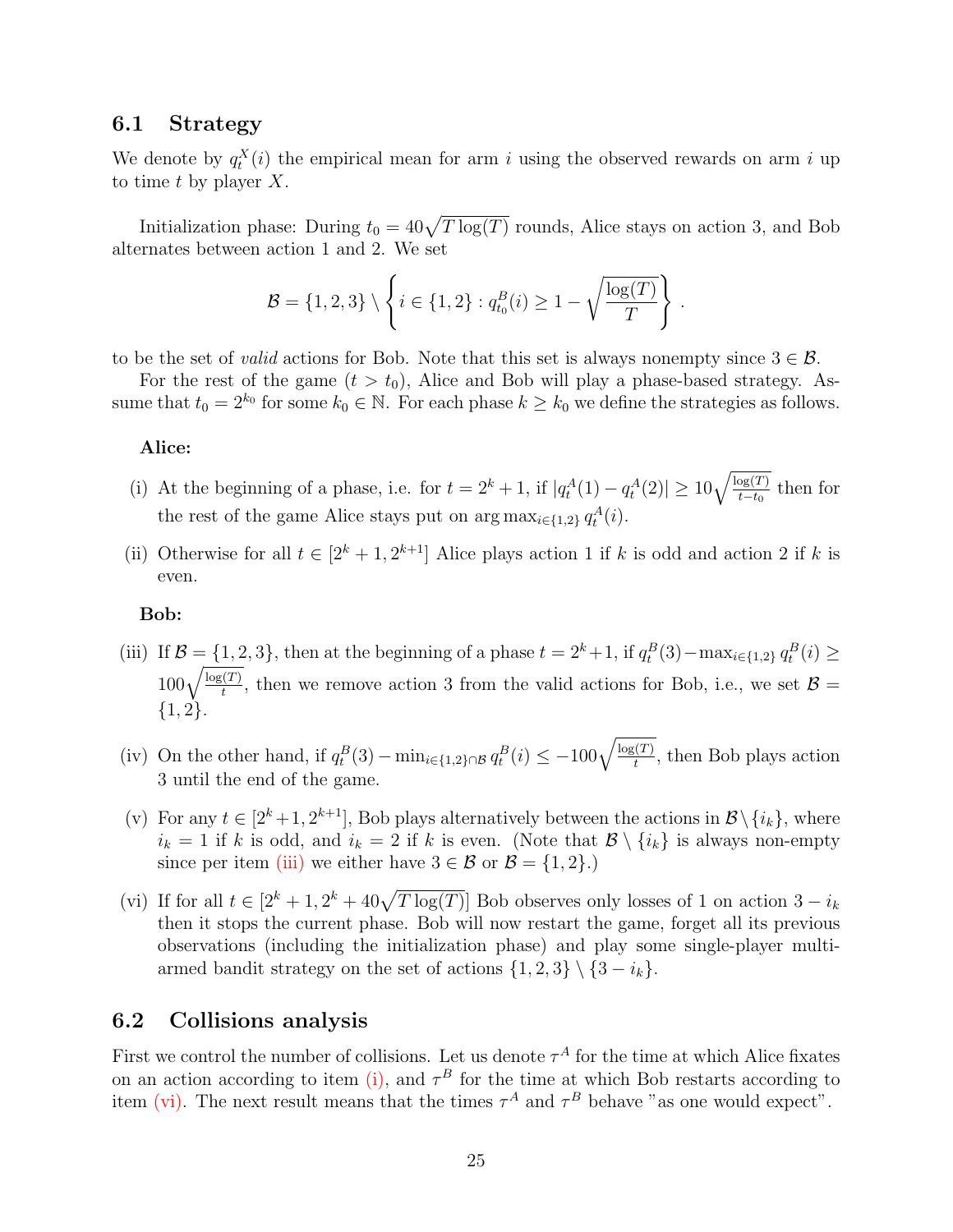**Lemma 10** With probability at least  $1 - \Omega(1/T)$ , either Bob stops the game and play action 3 forever (item [\(iv\)\)](#page-24-3), or one has  $\tau^B = \tau^A + 40\sqrt{T \log(T)}$ , and moreover in that case Bob restarts with the action set  $\{1, 2, 3\}$  minus the action where Alice is fixated.

Note that this result implies that with high probability the total number of collisions is smaller than  $40\sqrt{T \log(T)}$ . Indeed, by construction there can be no collisions before  $\min(\tau^A, \tau^B)$ , and moreover there are no collisions after  $\max(\tau^A, \tau^B)$  if Bob's actions after restart do not include Alice's fixated action.

<span id="page-25-0"></span>**Proof.** Using Bernstein's inequality, one has with probability at least  $1 - 1/T^2$  that for  $i \in \{1, 2\},\$ 

$$
p_i \ge 1 - \frac{1}{10} \sqrt{\frac{\log(T)}{T}} \Rightarrow i \notin \mathcal{B}.
$$
 (16)

Consider now an action i with  $p_i \leq 1 - \frac{1}{10} \sqrt{\frac{\log(T)}{T}}$ , and say that Bob plays action i for  $20\sqrt{T \log(T)}$  rounds while Alice is not playing it. Then, using that  $\mathbb{P}(\text{Bin}(k, 1-\varepsilon) = k)$  $(1 - \varepsilon)^k \leq \exp(-k\varepsilon)$ , the probability that he sees only losses of 1 during those rounds is smaller than  $1/T^2$ .

Observe that by construction, Alice and Bob cannot collide before  $\min(\tau^A, \tau^B)$ . In particular, if Alice is not fixated, then Bob can only restart using item [\(vi\)](#page-24-2) if he sees all 1's for  $20\sqrt{T \log(T)}$  trials of a valid action while Alice is there. The above statements show, via a simple union bound, that the probability of this happening at some phase is  $O(1/T)$ . Thus we see that with high probability, if Bob restarts, then Alice must be fixated. The converse is also clearly true, namely once Alice fixates, Bob will restart within the next phase by construction, and moreover he will restart without including Alice's action.

### 6.3 Proof of Theorem [2](#page-2-0)

We first note that the contribution of the initialization phase to the regret is  $O($ √  $T\log T$ ), so we can focus on the part  $t > t_0$ . All statements in this proof will hold with probability  $1 - \Omega(1/T)$  (in particular we assume that the event of Lemma [10](#page-24-4) holds true, so that there are no collisions before Alice fixates). Without loss of generality we assume that  $p_1 \leq p_2$ . Alice always fixates on action 1 by item [\(i\)](#page-24-1) after at most  $O(\log(T)/(p_2 - p_1)^2)$ rounds, and in particular her regret with respect to playing action 1 all the time is at most  $O(\min(\log(T)/(p_2 - p_1), T(p_2 - p_1))$  (since she always plays either action 1 or 2). Thus her regret with respect to action 1 is always  $O(\sqrt{T \log(T)})$ . Moreover, after  $\tau^B$ , the regret of Bob is always controlled too by the same argument. Thus we only need to analyze the regret of Bob before  $\tau^B$  (in fact before  $\tau^A$ , since he must restart within  $O(\sqrt{T \log(T)})$  rounds from  $\tau^A$  by Lemma [10\)](#page-24-4). To do so, we distinguish three cases. In case 1 and case 2 the best action will be action 3, so that we need to calculate the regret of Bob with respect to playing action 3 all the time. In those first two cases we will see that it can only help if Bob removes an arm at initialization. On the other hand in case 3, action 1 is the best and action 2 the second best, so that we need to calculate the regret of Bob with respect to playing action 2 all the time (since the regret of Alice is calculated with respect to action 1). In that latter case we need to argue about what happens if an action is removed at the end of initialization.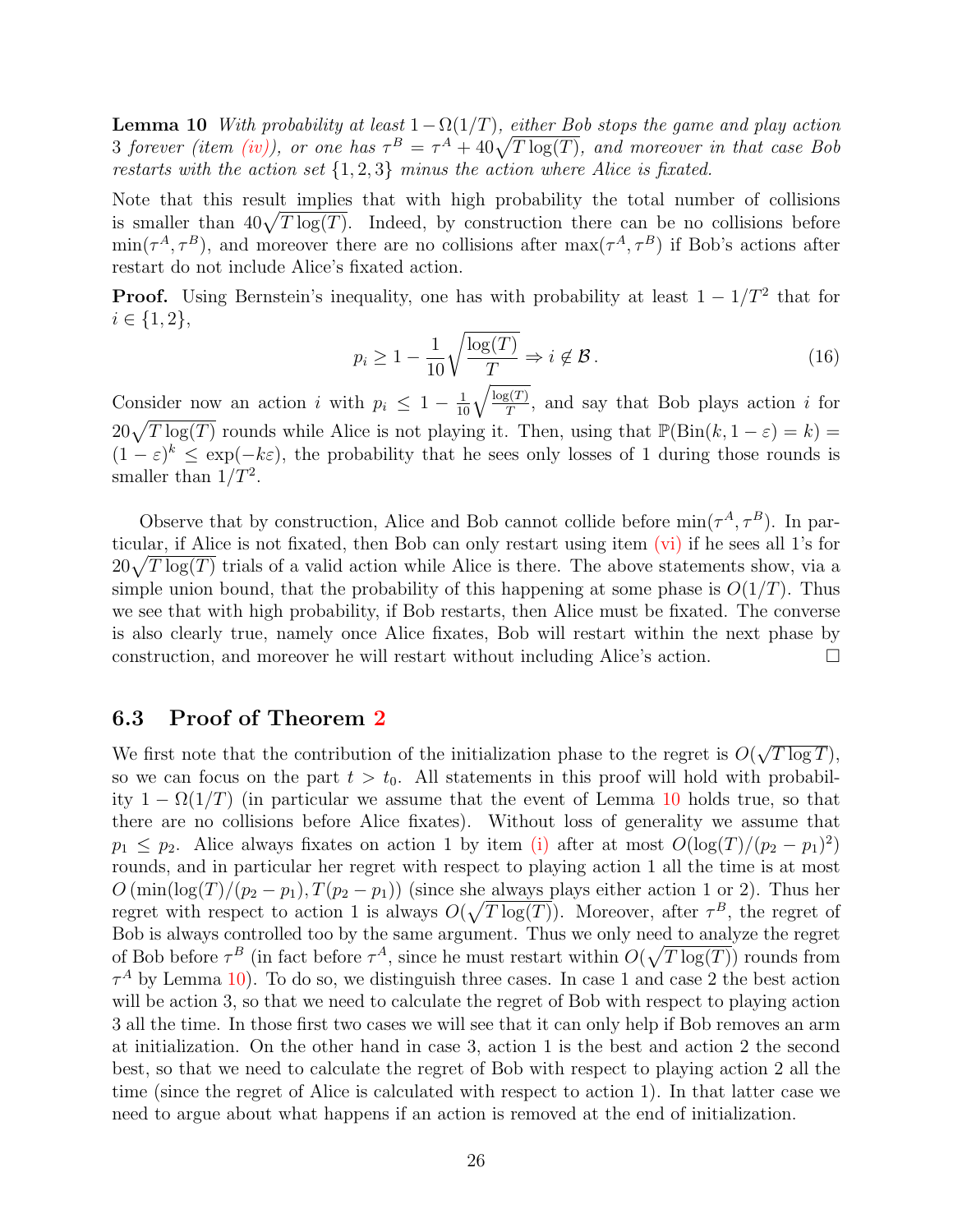**Case 1:**  $p_3 \leq p_1 \leq p_2$ . We know that  $\tau^A \leq O(\log(T)/(p_2 - p_1)^2)$ , so Bob plays action 1 and 2 at most that many times (before  $\tau^A$ ). But we also know by item [\(iv\)](#page-24-3) that Bob will stop the game and play action 3 after at most  $O(\log(T)/(p_1 - p_3)^2)$  rounds (this is true even if an arm is removed at initialization). Thus in fact he plays action 1 and 2 (before  $\tau^A$ ) at most  $O\left(\frac{\log(T)}{\max(n-m,n)}\right)$  $\frac{\log(T)}{\max(p_1-p_3,p_2-p_1)^2}$ , and the resulting regret is at most  $O\left(\log(T)\frac{p_2-p_3}{\max(p_1-p_3,p_2-p_1)^2}\right)$  $\frac{p_2-p_3}{\max(p_1-p_3,p_2-p_1)^2}$  =  $O\left(\frac{\log(T)}{n_0-n_0}\right)$  $p_2-p_3$ ). Note also that Bob's regret is always smaller than  $T(p_2 - p_3)$ . Thus in this case we get again  $O(\sqrt{T \log(T)})$ .

**Case 2:**  $p_1 \leq p_3 \leq p_2$ . Here Bob simply pays less regret than Alice before  $\tau^A$  (since any suboptimal play of Alice cost  $p_2 - p_1$  while a suboptimal play of Bob only cost  $p_2 - p_3$ ).

**Case 3:**  $p_1 \leq p_2 \leq p_3$ . First note that the condition of item [\(iv\)](#page-24-3) where Bob stops the game to play action 3 forever will not trigger.

Next let us assume that Bob does not remove any arm at the end of initialization. Then Bob will remove action 3 from its valid actions using item [\(iii\)](#page-24-0) after at most  $O(\log(T)/(\mathfrak{p}_3 (p_2)^2$  rounds, so the regret suffered by this is at most  $O(\log(T)/(p_3 - p_2))$ . Note also that Bob's regret is always smaller than  $T(p_3-p_2)$ . Thus in this case we get again  $O(\sqrt{T \log(T)})$ .

Finally let us assume that Bob does remove either arm 1 or arm 2 at the end of initialization. Then it must be that  $p_3 - p_2 = O\left(\sqrt{\frac{\log(T)}{T}}\right)$ T  $\setminus$ (by [\(16\)](#page-25-0) and the fact that  $p_3 \geq p_2$ ), and thus the regret is automatically  $O(\sqrt{T \log(T)})$ .

#### Acknowledgment

We are grateful to Omer Angel for a suggestion that simplified the proof of Theorem [3.](#page-3-1)

# References

- <span id="page-26-1"></span>P. Alatur, K. Y. Levy, and A. Krause. Multi-player bandits: The adversarial case.  $arXiv$ preprint arXiv:1902.08036, 2019.
- <span id="page-26-0"></span>A. Anandkumar, N. Michael, A. K. Tang, and A. Swami. Distributed algorithms for learning and cognitive medium access with logarithmic regret. IEEE Journal on Selected Areas in Communications, 29(4):731–745, 2011.
- <span id="page-26-2"></span>O. Avner and S. Mannor. Concurrent bandits and cognitive radio networks. In ECML/PKDD, 2014.
- <span id="page-26-3"></span>R. Bonnefoi, L. Besson, C. Moy, E. Kaufmann, and J. Palicot. Multi-armed bandit learning in iot networks: Learning helps even in non-stationary settings. In International Conference on Cognitive Radio Oriented Wireless Networks, pages 173–185. Springer, 2017.
- <span id="page-26-4"></span>E. Boursier and V. Perchet. Sic-mmab: Synchronisation involves communication in multiplayer multi-armed bandits. arXiv preprint arXiv:1809.08151, 2018.
- <span id="page-26-5"></span>S. Bubeck, Y. Li, Y. Peres, and M. Sellke. Non-stochastic multi-player multi-armed bandits: Optimal rate with collision information, sublinear without. abs/1904.12233, 2019.